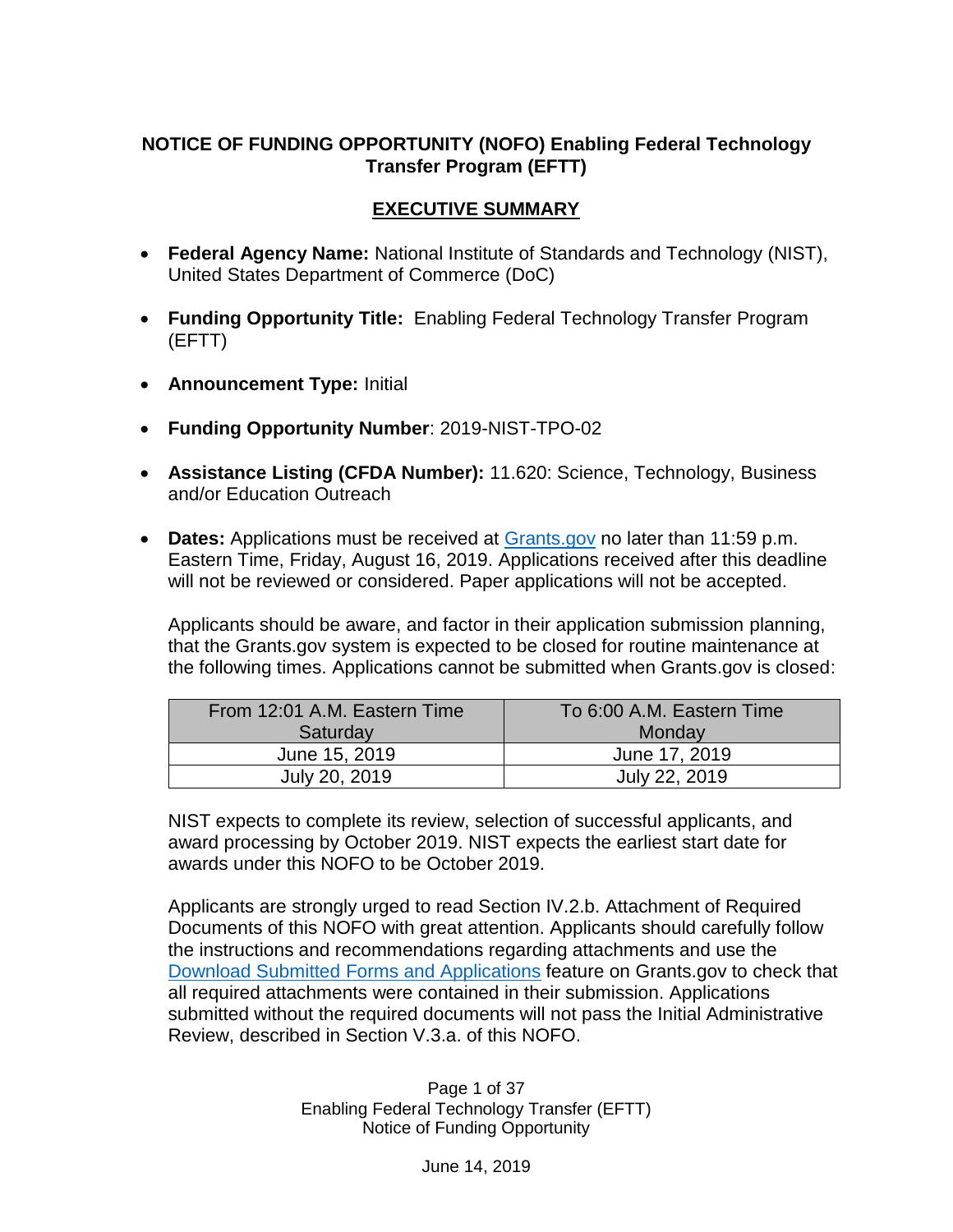When developing the submission timeline, please keep in mind that: (1) all applicants are required to have current registrations in the electronic System for Award Management [\(SAM.gov\)](https://www.sam.gov/SAM/) and Grants.gov; (2) the free annual registration process in the SAM.gov (*see* Section IV.3. and Section IV.7.a.(1).(b) of this NOFO) generally takes between three and five business days but can take more than two weeks; and (3) applicants will receive e-mail notifications over a period of up to two business days as the application moves through intermediate systems before the applicant learns via a validation or rejection notification whether NIST has received the application. (See [Grants.gov](http://grants.gov/) for full information on application and notification through Grants.gov). Please note that a Federal assistance award cannot be issued if the designated recipient's registration in the System for Award Management (SAM.gov) is not current at the time of the award.

- **Application Submission Address:** Applications must be submitted using Grants.gov.
- **Funding Opportunity Description:** NIST, on behalf of the Federal Laboratory Consortium (FLC) Executive Board, is soliciting applications for a cooperative agreement to enable Federal technology transfer. Under the Enabling Federal Technology Transfer (EFTT) Program, members of the FLC's Executive Board, including NIST, will collaborate with academia and industry on the development of outreach and educational programs, tools, and best practices that will enhance the ability of the academic and private sectors to engage with Federal Laboratories in technology transfer and research commercialization. Specifically, the awardee will collaborate with the Federal Laboratory Consortium's Executive Board, including NIST, in the areas of technology transfer and research commercialization by: developing the necessary tools and services to promote the utilization of Federal intellectual property, user facilities, and other R&D resources by non-Federal partners; creating a suitable education and training infrastructure in technology transfer for the relevant stakeholders; and engaging the industry, academic, and state and local government communities to facilitate access to Federal R&D collaborations and Federal technology transfer opportunities on both a regional and a national level.
- **Anticipated Amounts:** NIST anticipates approximately \$3,200,000 per year may be made available to award approximately one (1) multi-year award in fiscal year 2020 (FY20) to an eligible applicant. This award would be for up to five (5) years. NIST anticipates a total of approximately \$16,000,000 may be available over the five (5) year period.
- **Funding Instrument:** Cooperative Agreement

Page 2 of 37 Enabling Federal Technology Transfer (EFTT) Notice of Funding Opportunity

June 14, 2019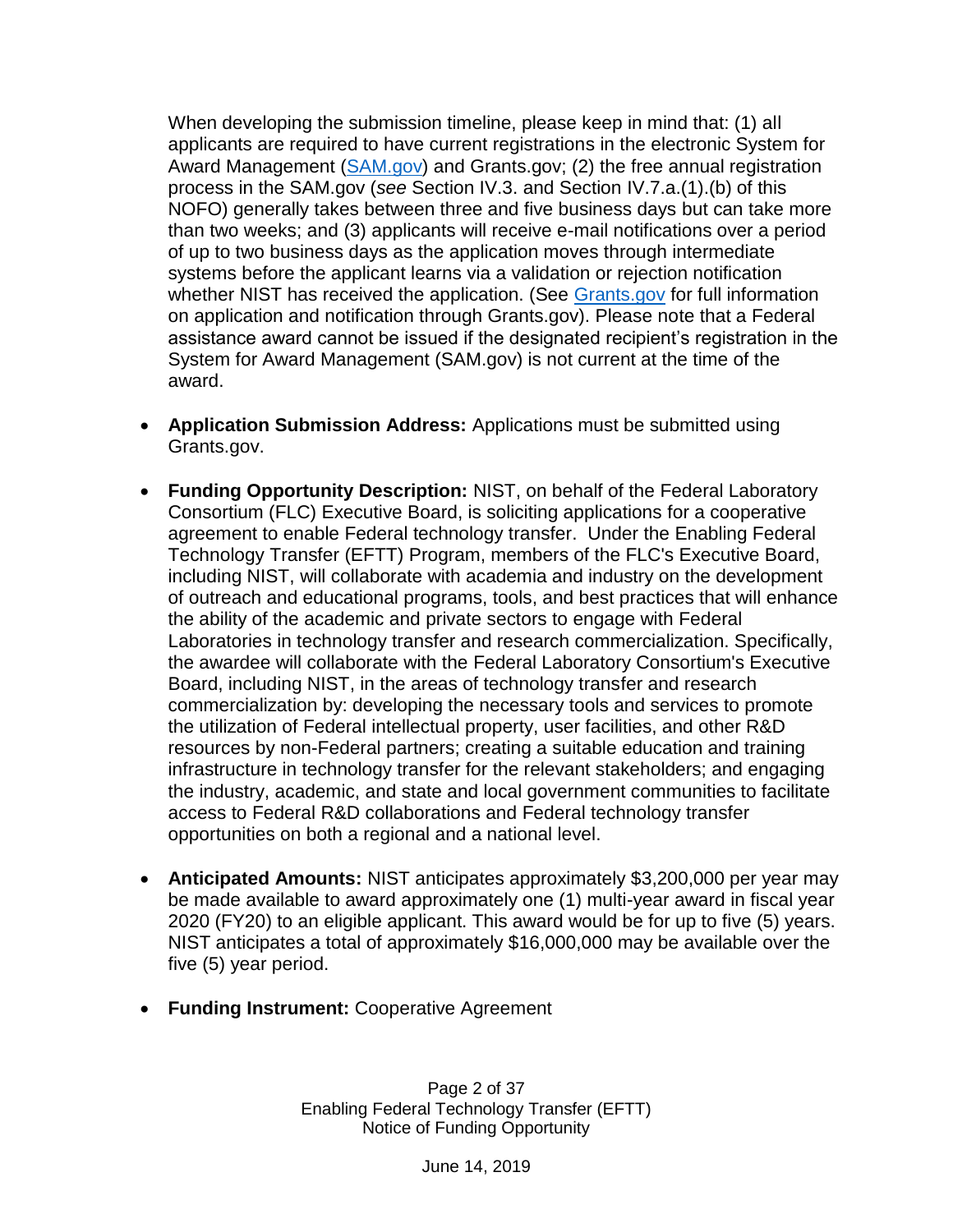• **Eligibility:** Eligibility for the program listed in this NOFO is open to all non-Federal entities organized and operated in the United States and its territories. Eligible applicants include accredited institutions of higher education; non-profit organizations; for-profit organizations incorporated in the United States; and state, local, territorial, and Indian tribal governments. Please note that individuals and unincorporated sole proprietors are not considered "non-Federal entities" and are not eligible to apply under this NOFO.

NIST will only consider one application per applicant; however, an applicant entity may be proposed as a sub-recipient, contractor, or unfunded collaborator within applications submitted by other entities.

• **Cost Sharing Requirements:** Non-Federal cost share is not required for awards issued pursuant to this NOFO.

### • **Public Website, Frequently Asked Questions (FAQS) and Webinar**

NIST TPO has a public website, [https://www.nist.gov/tpo/EFTT,](https://www.nist.gov/tpo/EFTT) that provides information pertaining to this Funding Opportunity**<sup>1</sup>** . NIST plans to maintain and update a "Frequently Asked Questions" section and/or other resource materials on the website as needed to provide additional guidance and clarifying information that may arise related to this Funding Opportunity. Any amendments to this NOFO will be announced through Grants.gov.

Applicants must submit all questions pertaining to this funding opportunity in writing to [Courtney.Silverthorn@nist.gov](mailto:Courtney.Silverthorn@nist.gov) with '2019-NIST-TPO-02' in the subject line. Questions submitted to NIST may be posted on [https://www.nist.gov/tpo/EFTT.](https://www.nist.gov/tpo/EFTT) Alternatively, applicants may ask questions during the informational public webinar as described in the next paragraph.

NIST will host a webinar to provide general information regarding this NOFO, offer general guidance on preparing applications, and answer questions related to this funding opportunity. Proprietary technical discussions about specific project ideas will not be permitted, and NIST staff will not critique or provide feedback on specific project ideas while they are being developed by an applicant or brought forth during the webinar or at any time before the deadline for all applications. However, general questions about the EFTT program, eligibility requirements, evaluation and selection criteria, selection process, and the characteristics of a competitive application can be addressed at the webinar and by e-mail to [Courtney.Silverthorn@nist.gov](mailto:Courtney.Silverthorn@nist.gov) as described in the previous paragraph. There is no cost to attend the webinar, but participants must register in advance. Participation in the webinar is not required and will not be considered

 $\overline{a}$ <sup>1</sup> Refer to Section VII. of this NOFO, Federal Awarding Agency Contacts, Programmatic and Technical Questions, if more information is needed.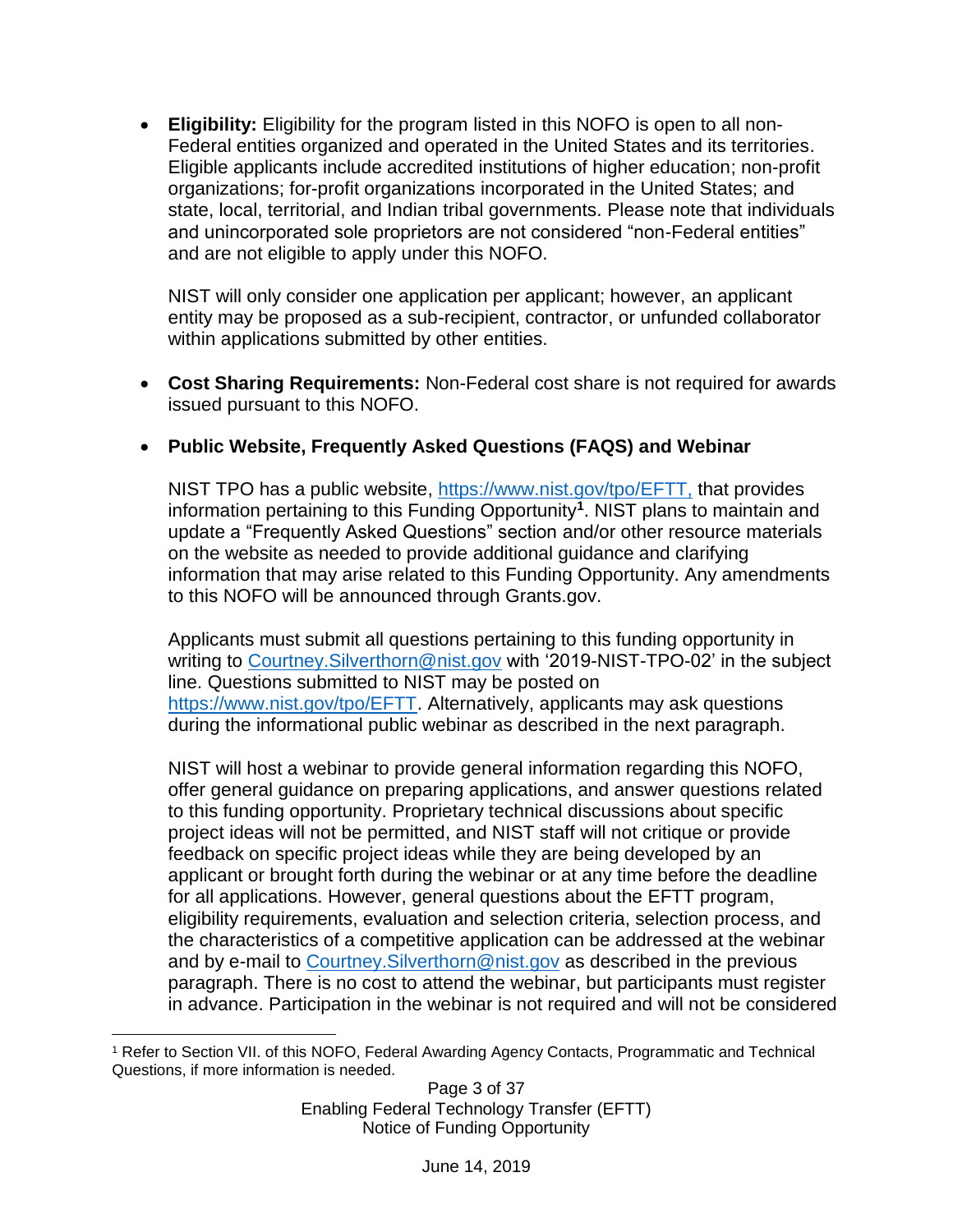in the application review and selection process. Additional information on the EFTT program and webinar is available at [https://www.nist.gov/tpo/EFTT.](https://www.nist.gov/tpo/ftt-CA)

# **Table of Contents**

# **FULL ANNOUNCEMENT TEXT**

# <span id="page-3-0"></span>**I. Program Description**

The statutory authority for Enabling Federal Technology Transfer Program is 15 U.S.C. 15 U.S.C. § 3706 and § 3710(e)(7).

### **1) Background Information**

The Federal Government invests approximately \$150B in research and development (R&D) each year. Of this, approximately \$50B is spent at nearly 300 Federal laboratories<sup>2</sup> across the country and a roughly equal amount is spent at public and private universities (typically through research grants). Universities and the Federal government both require private sector partners for the results of this research to be fully utilized and made available to the public through new products and services.

Technology transfer (T2) includes the process by which (a) non-Federal partners enter into formal collaborations with Federal laboratories to gain access to unique capabilities and facilities and/or to advance the development of a technology, or (b) the results of Federal research efforts are transferred to a private sector entity for commercialization and ultimately, public use. Both universities and Federal laboratories have T2 offices staffed with professionals who complete the T2 activities (i.e. patenting, licensing, establishing formal research collaborations,

 $\overline{a}$ <sup>2</sup> "'Federal laboratory' means any laboratory, any federally funded research and development center, or any center established under section 3705 or 3707 of this title that is owned, leased, or otherwise used by a Federal agency and funded by the Federal Government, whether operated by the Government or by a contractor." 15 U.S.C. § 3703(4).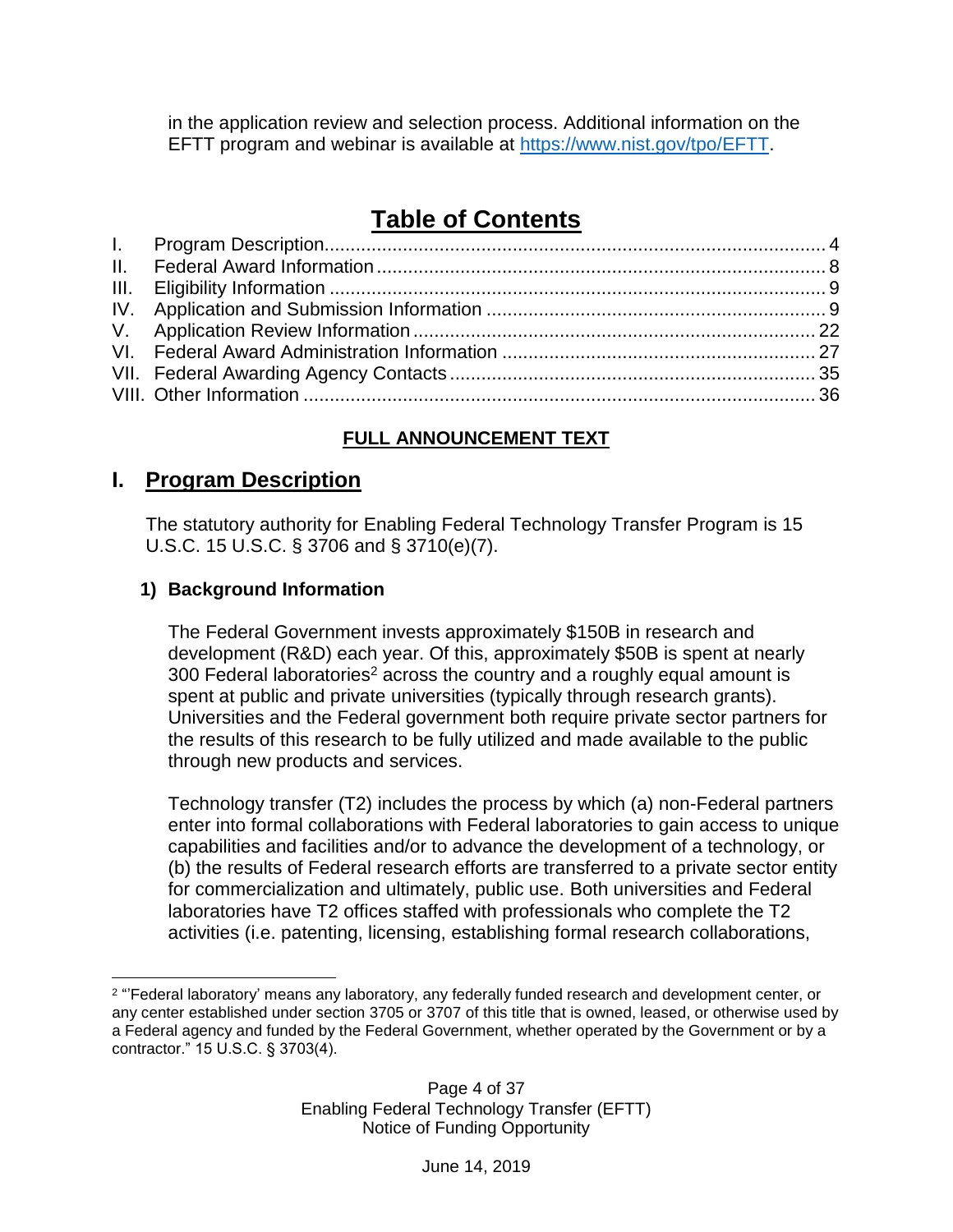etc.), in ways that support each university's or agency's mission. On the university side, the professional organization for T2 is the Association of University Technology Managers (AUTM)<sup>3</sup>. On the Federal side, the professional organization for T2 is the Federal Laboratory Consortium for Technology Transfer (FLC).<sup>4</sup>

Both AUTM and the FLC were originally self-organized bodies created in the mid-1970s. The FLC was later formally chartered by the Federal Technology Transfer Act of 1986<sup>5</sup> to strengthen and promote Federal T2 nationwide. As a quasigovernmental organization, the FLC was envisioned by the Congress as a body that cooperated with both Government-Owned, Government-Operated (GOGO) and Government-Owned, Contractor-Operated (GOCO) Federal laboratories and the private sector to facilitate communication and coordination, educate the T2 community, and serve as a clearinghouse for technology requests, among other activities. Because the ultimate goal of Federal technology transfer is to benefit the public through increased access to unique Federal resources and increased commercialization of Federal technologies, many tools and services of the FLC are focused on enabling the public to engage with FLC members $6$  and access information about Federal intellectual property and facilities. FLC member laboratories work directly with non-Federal parties as well as engaging in T2 activities through Partnership Intermediary Agreement (PIA) partners<sup>7</sup>.

The activities of the FLC, and NIST's role as the "host agency" for the FLC, are outlined in 15 U.S.C. § 3710(e). The specific goals and objectives of the FLC are determined by a volunteer Executive Board, consisting of both appointed and elected members from GOGO and GOCO Federal labs. The Executive Board guides the direction and provides input on the specific activities of the FLC, subject to the FLC Bylaws<sup>8</sup>, which define the operations and duties of the Executive Board, rules and procedures for elections and Executive Board meetings, and other organizational governance. NIST holds one permanent seat on the FLC Executive Board as the Host Agency Representative, and as a Federal laboratory member of the FLC, has frequently held additional elected and appointed roles on the FLC Executive Board.

 $\overline{a}$ 

Page 5 of 37 Enabling Federal Technology Transfer (EFTT) Notice of Funding Opportunity

<sup>3</sup> [http://autm.net](http://autm.net/)

<sup>4</sup> [http://www.Federallabs.org](http://www.federallabs.org/)

<sup>5</sup> Public Law 99-502 (Oct. 20, 1986); see 15 U.S.C. § 3710(e).

<sup>6</sup> FLC membership consists of all Federal Laboratories with 200 or more full–time equivalent scientific, engineering and related technical positions, whether operated by the Federal Government (GOGO) or a contractor (GOCO); any other Federal Laboratories that choose to join the FLC; and the parent agencies of the member laboratories.

 $7$  A partnership intermediary is "an agency of a State or local government, or a nonprofit entity owned in whole or in part by, chartered by, funded in whole or in part by, or operated in whole or in part by or on behalf of a State or local government, that assists, counsels, advises, evaluates, or otherwise cooperates with small business firms … or educational institutions … that need or can make demonstrably productive use of technology-related assistance from a Federal laboratory". 15 U.S.C. § 3715(c). <sup>8</sup> <https://www.federallabs.org/flc-policies/flc-bylaws>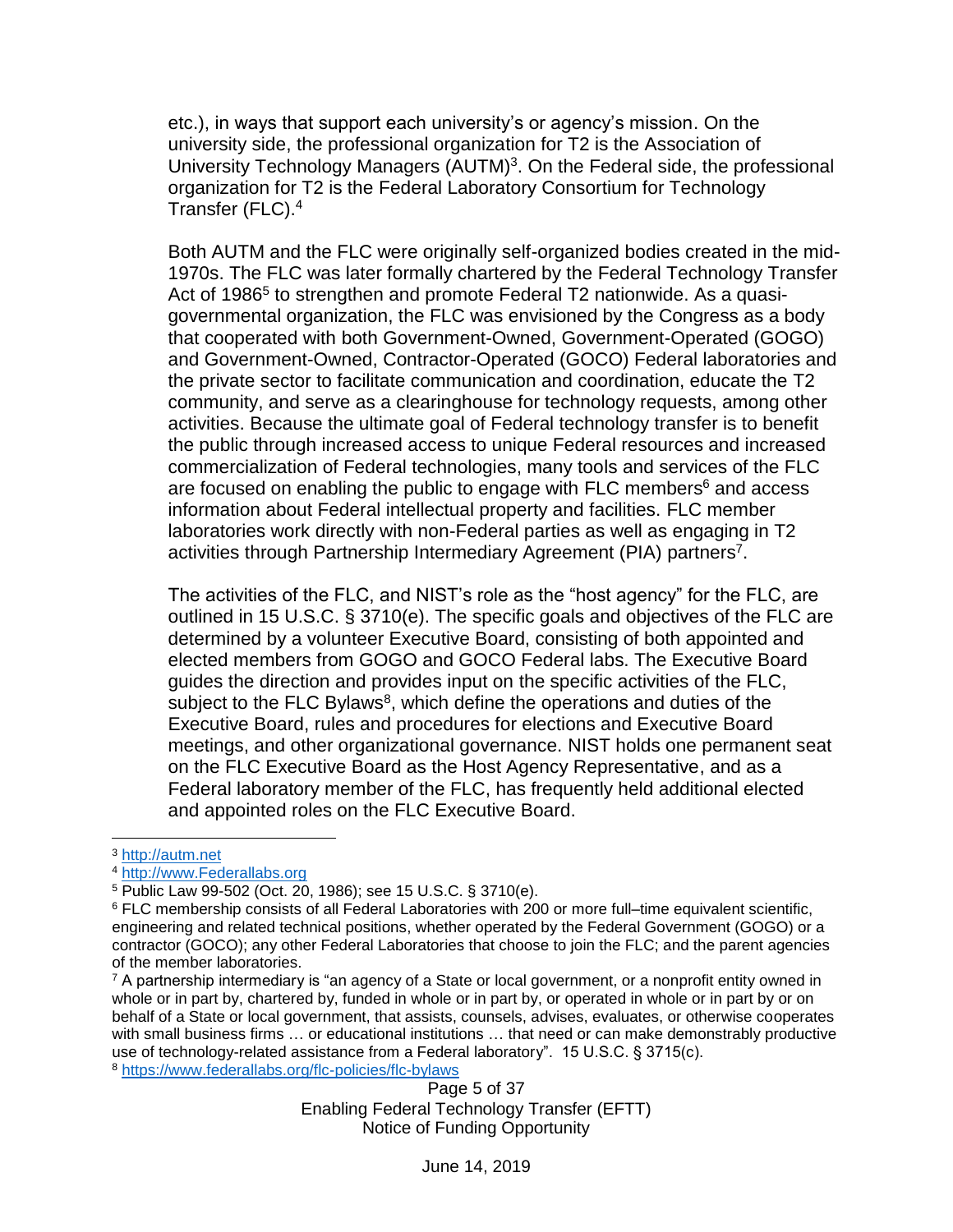### **2) Enabling Federal Technology Transfer Program (EFTT)**

NIST, on behalf of the Federal Laboratory Consortium (FLC) Executive Board, is soliciting applications for a cooperative agreement to enable Federal Technology Transfer (the EFTT Program) in which members of the FLC's Executive Board, including NIST, collaborate with academia and industry on the development of outreach and educational programs, tools, and best practices that will enhance the ability of the private sector to engage with Federal Laboratories in T2 and research commercialization. The goals of the EFTT Program encompass three primary areas:

(1) development of the necessary tools and services to promote the utilization of Federal intellectual property, user facilities, and other R&D resources by the non-Federal sector;

(2) creation and implementation of a suitable education and training infrastructure in T2 for the relevant stakeholders; and

 $(3)$  engagement with FLC stakeholder communities $9$  to facilitate access to Federal R&D collaborations and Federal T2 opportunities.

Examples of activities that may occur under the EFTT Program to support the program goals may include, but are not limited to:

(1) Enable the implementation of the long-term vision and mission of the FLC through direct collaboration with the FLC Executive Board, including NIST. (2) Develop and implement online resources that stakeholders may access to search for available technologies, user facilities, and other data that will enable them to engage with Federal labs, including a centralized FLC website.

(3) Develop and implement resources that will enable Federal T2 professionals to improve their laboratory's or agency's T2 activities and engagements with stakeholders.

(4) Develop and implement education, training, and workforce development courses and materials, to enhance T2 capabilities both within agencies and for the public.

(5) Conduct outreach and engagement with stakeholder groups through individual meetings, showcases, conference attendance at other stakeholder groups' annual meetings (for example, the Association of University Technology Managers, the Licensing Executives Society, etc. or similar), and other in-person or electronic contacts.

 $\overline{a}$ <sup>9</sup> The FLC stakeholder communities include public and private academic institutions, for-profit businesses, non-profit organizations, state and local governments, economic development organizations, PIA partners, and professional membership bodies that represent the aforementioned groups.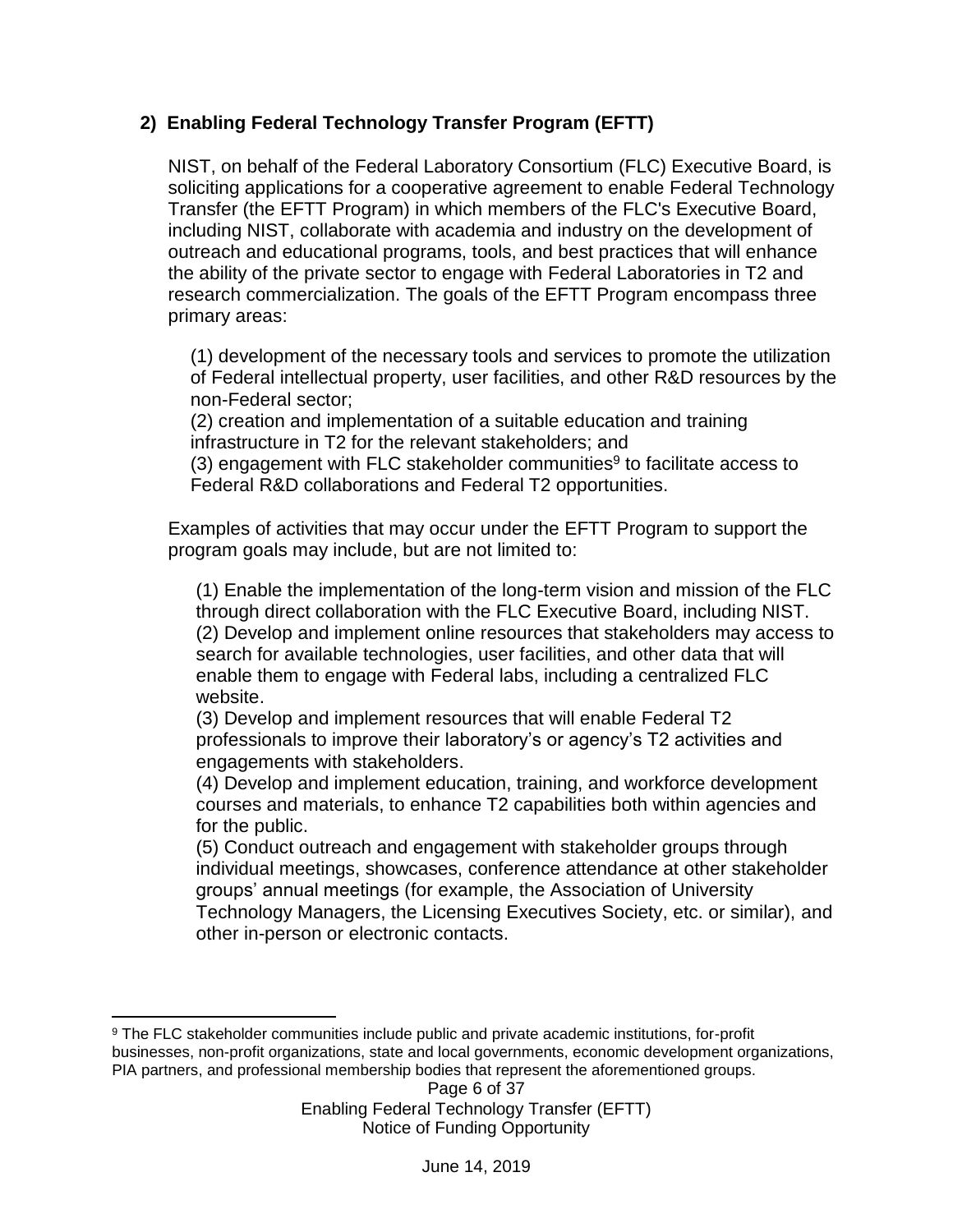(6) Increase the recognition of Federal T2 activities and successful collaborations with the private sector through internal awards, success stories and case studies, technical or trade publications, and creation/distribution of other materials.

(7) Facilitate the sharing of best practices, both within the Federal T2 community and, where appropriate, with the industry and academic communities, through in-person and/or electronic means, including at the Annual FLC Meeting and regional FLC meetings.

(8) Develop public reports<sup>10</sup> and other printed and/or digital materials about the activities and impacts of the FLC.

Under the EFTT Program, it is envisioned that the awardee will collaborate closely with the members of the FLC Executive Board, including NIST, through a national committee structure focused on achieving broad FLC goals and a regional network structure focused on enabling non-Federal stakeholders to engage with specific Federal laboratories or economic development clusters<sup>11</sup>. As part of the EFTT program, NIST and other members of the FLC Executive Board will collaborate with the awardee to plan and execute the FLC Annual Meeting and up to six annual FLC regional meetings for the FLC and other stakeholder communities, to enable the sharing of technology transfer best practices as described in item 7 above. Awardees will be required to send sufficient personnel to assist with the successful execution of the FLC annual and regional meetings. These meetings should be included in project timelines and budgets. Costs for attending this meeting and any other travel must be included in the budget form SF-424 (R&R) (see Section IV.2.a.(1) of this NOFO) and described in the budget narrative (see Section IV.2.a.(8)(D) of this NOFO).

NIST therefore invites applications from eligible applicants to facilitate the promotion of Federal T2 and engagement with non-Federal stakeholders. The awardee will work in conjunction with the FLC Executive Board, including NIST, to develop and implement specific programmatic activities that achieve the aims of this NOFO.

Wherever possible, the results of the program should generally be made available to the public. The Department of Commerce Financial Assistance Standard Terms and Conditions dated April 30, 2019, accessible [here,](http://www.osec.doc.gov/oam/grants_management/policy/documents/Department%20of%20Commerce%20Standard%20Terms%20Conditions%2030%20April%202019.pdf) will govern any award made under this NOFO. Pursuant to 2 C.F.R. § 200.315(b), NIST will reserve a royalty-free, nonexclusive and irrevocable right to reproduce,

 $\overline{a}$ 

 $10$  To include assistance in preparing required annual reporting on FLC activities as listed in 15 U.S.C. § 3710(e)(6).

<sup>11</sup> Clusters are industry-led geographic concentrations of companies in related businesses, specialized suppliers, service providers, and associated entities that are present in geographic area. Such clusters develop because commercial entities increase their overall productivity with symbiotic relationships and economies of scale, and thus are more able to compete nationally and internationally. See Porter, Michael E. ["Reshaping Regional Economic Development: Clusters and Regional Strategy."](http://www.hbs.edu/faculty/Pages/download.aspx?name=20140926-US%20Cluster%20Mapping%20Launch-%20FINAL%20FOR%20POSTING.pdf)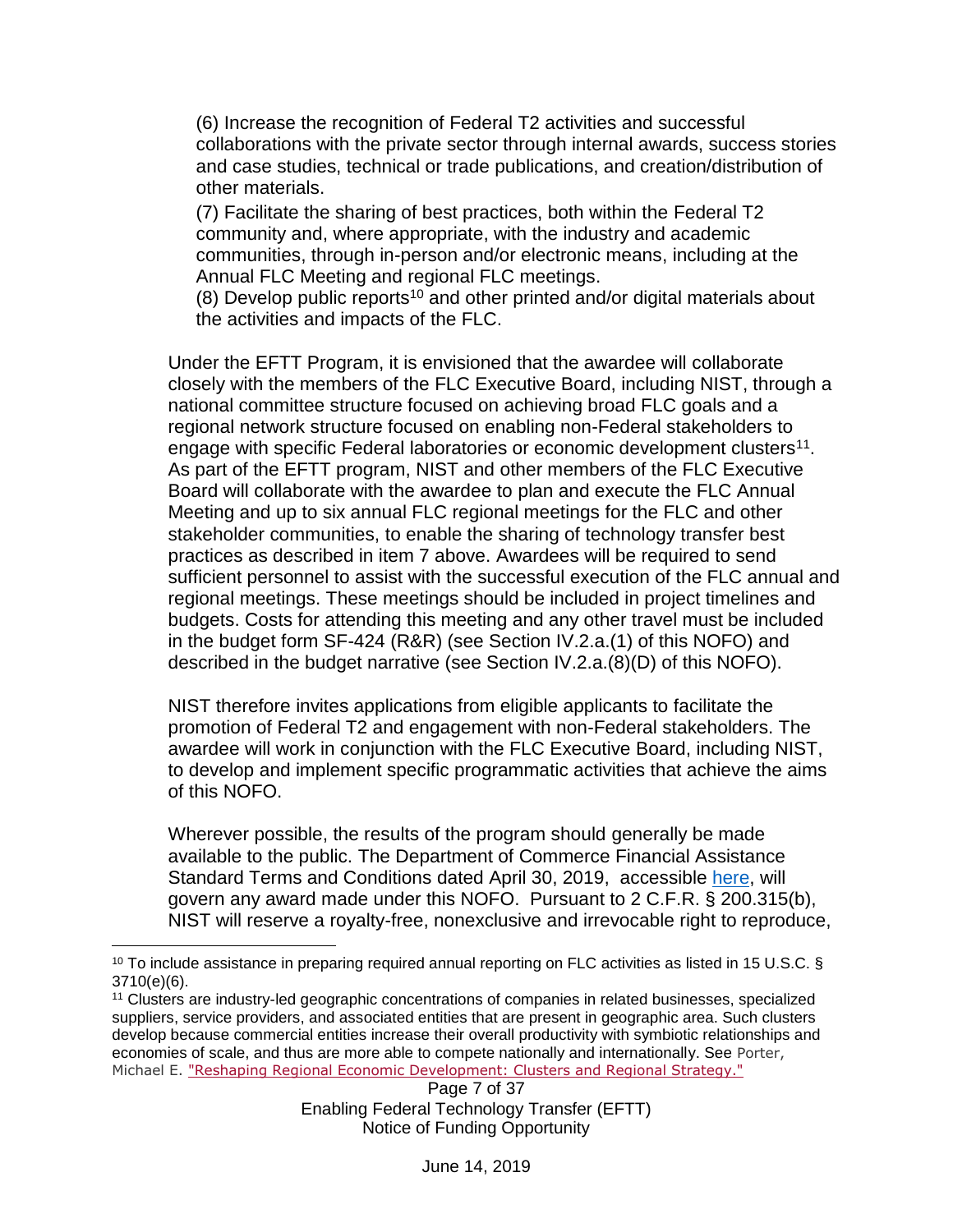publish, or otherwise use the materials for Federal purposes, and to authorize others to do so.

#### **Federal Award**

NIST, as the Host Agency for the Federal Laboratory Consortium, is seeking applications from eligible applicants to develop and implement the tools, programs, and activities necessary to promote Federal technologies and related resources to the private sector community, educate T2 professionals, and facilitate access to Federal technologies and user facilities. Research proposals must support the goals and objectives of the FLC<sup>12</sup> as well as align with existing NIST TPO programs and goals<sup>13</sup>, to the extent that they also reflect the aims of the FLC through their role as the Host Agency.

# <span id="page-7-0"></span>**II. Federal Award Information**

#### **1. Funding Instrument**

The funding instrument that will be used is a cooperative agreement. The nature of NIST's "substantial involvement" will generally include collaboration with the recipient organization in developing and implementing the approved scope of work.

### **2. Funding Availability**

In FY2020, NIST anticipates making one (1) award in the range of approximately \$3,200,000 per year for up to five years, consistent with the multi-year funding policy described in Section II.3. of this NOFO. Proposed funding levels must be consistent with project scope. NIST will consider applications with lower funding amounts.

 $\overline{a}$  $12$  Goals and objectives of the FLC for 2015-2019 are outlined in the FLC Strategic Plan; [https://www.federallabs.org/flc-policies/flc-strategic-plan.](https://www.federallabs.org/flc-policies/flc-strategic-plan) Strategic planning efforts are currently underway for 2020-2024 but will continue to align with the specific goals of this cooperative agreement as outlined in Section I.2. of this NOFO.

 $13$  TPO builds and sustains technology partnering activities between the NIST laboratories and industries in the United States, local, state and federal agencies, and the general public. TPO, in accordance with its mission, enables technology transfer to promote U.S. competitiveness, both for NIST and as across the Federal government for the Department of Commerce. [https://www.nist.gov/tpo/about-technology](https://www.nist.gov/tpo/about-technology-partnerships-office)[partnerships-office](https://www.nist.gov/tpo/about-technology-partnerships-office)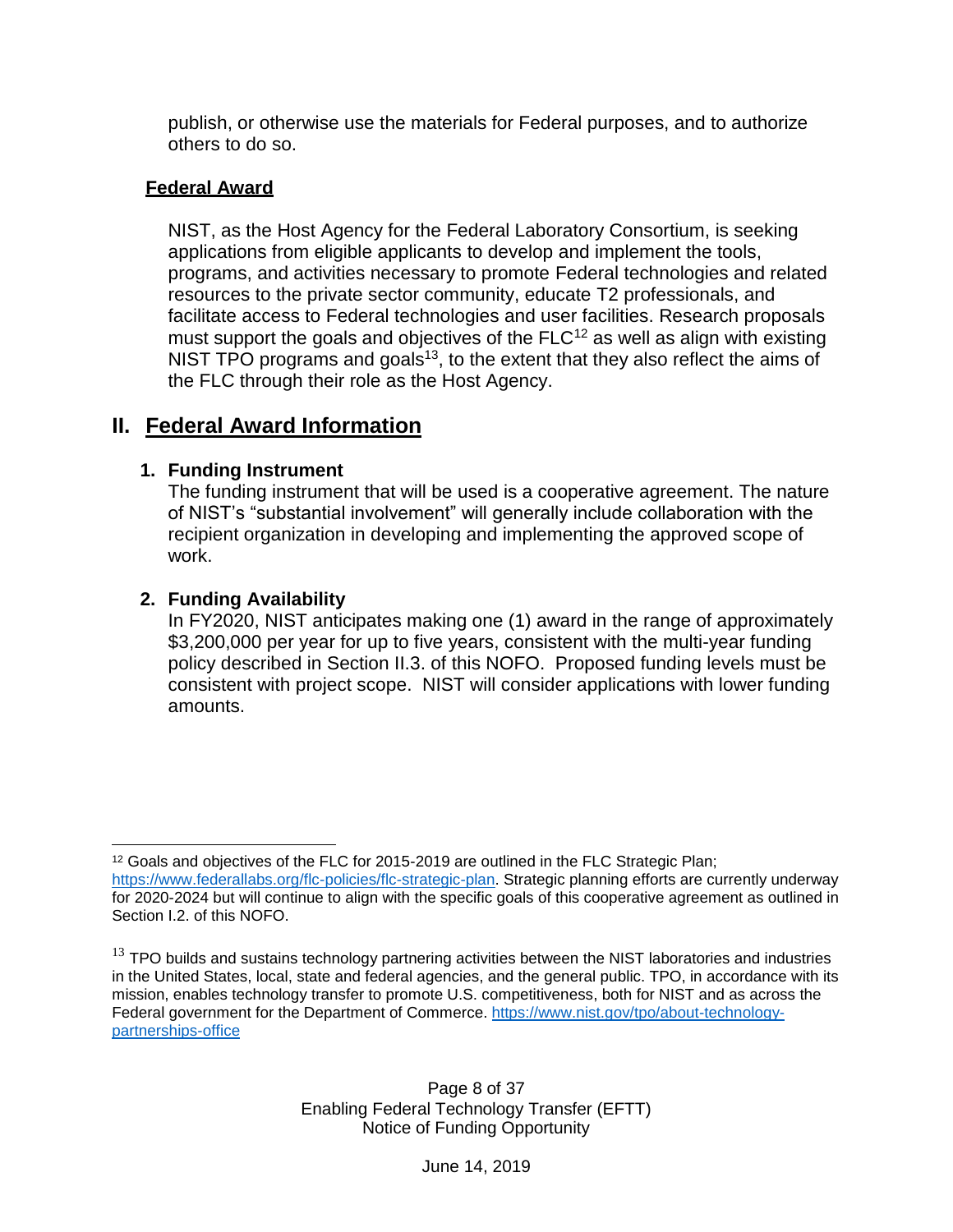#### **3. Multi-Year Funding Policy**

When an application for a multi-year award is approved, funding will usually be provided for only the first year of the project. If a project is selected for funding, NIST has no obligation to provide any additional funding in connection with that award. Continuation of an award to increase funding or extend the period of performance is at the sole discretion of NIST. Continued funding will be contingent upon satisfactory performance, continued relevance to the mission and priorities of NIST, and the availability of funds.

# <span id="page-8-0"></span>**III. Eligibility Information**

### **1. Eligible Applicants**

Eligibility for all programs listed in this NOFO is open to all non-Federal entities. Eligible applicants include institutions of higher education, non-profit organizations, for-profit organizations, state and local governments, Indian tribes, and hospitals. Please note that individuals and unincorporated sole proprietors are not considered "non-Federal entities" and are not eligible to apply under this NOFO.

NIST will only consider one application per applicant; however, an applicant entity may be proposed as a subrecipient, contractor, or unfunded collaborator within applications submitted by other entities.

### **2. Cost Sharing or Matching**

Matching funds are not required.

# <span id="page-8-1"></span>**IV. Application and Submission Information**

#### **1. Address to Request Application Package**

The application package is available at **Grants.gov** under Funding Opportunity Number 2019-NIST-TPO-02.

### **2. Content and Form of Application Submission**

- **a. Required Forms and Documents.** The Application must contain the following:
	- **(1) SF-424 (R&R), Application for Federal Assistance.** The SF-424 (R&R) must be signed by an authorized representative of the applicant organization.

Page 9 of 37 Enabling Federal Technology Transfer (EFTT) Notice of Funding Opportunity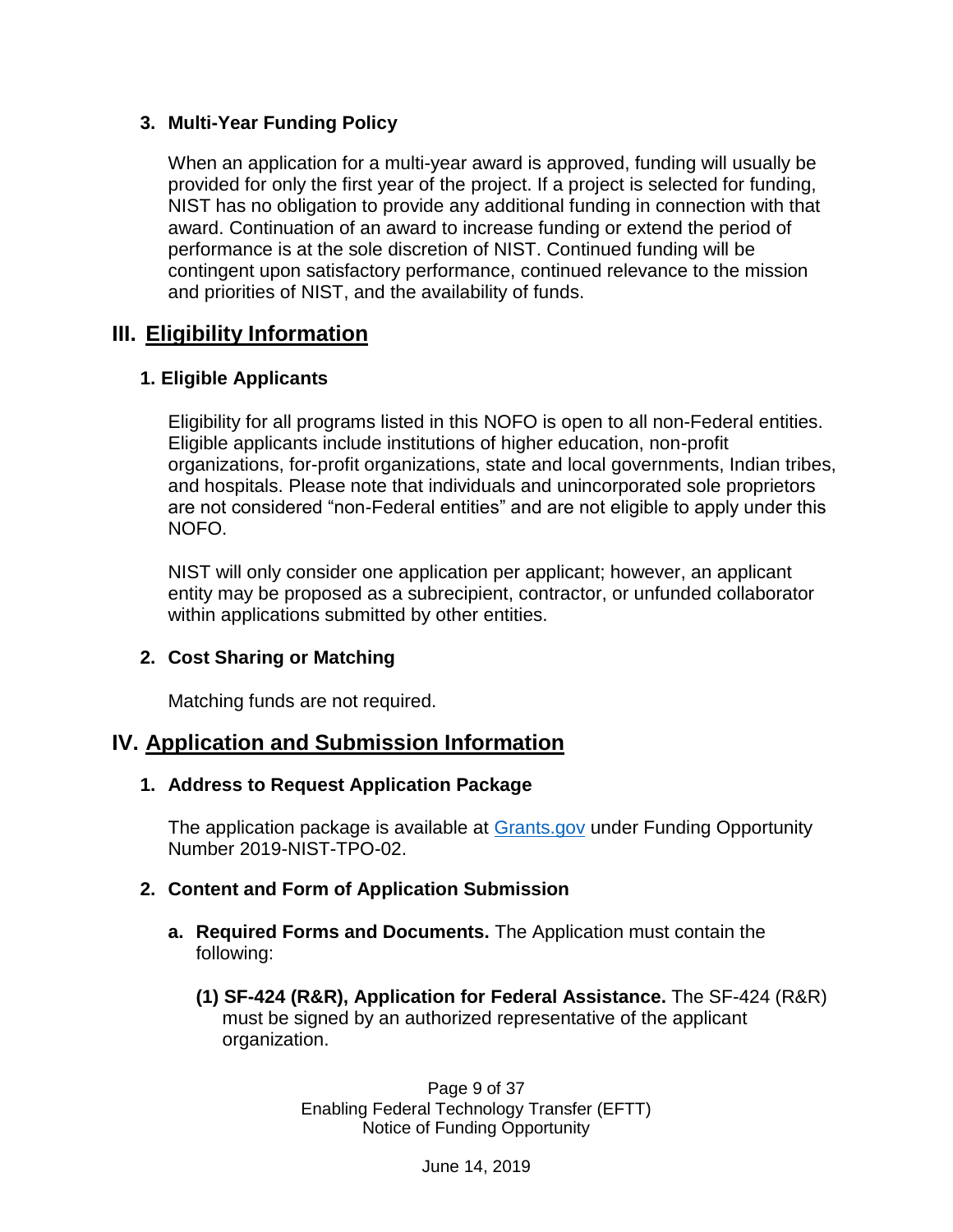For  $SF-424$  (R&R), Items 5, 14, and 19, use the Zip Code  $+$  4 format (##### - ####) when addresses are called for.

For SF-424 (R&R), Item 17, the list of certifications and assurances is contained in the SF-424B (item (3) below).

SF-424 (R&R), Item 18. If the SF-LLL, Disclosure of Lobbying Activities form (item (6) below) is applicable, attach it to field 18.

Instructions for filling in the SF-424 (R&R) can be found in the 2019-NIST-TPO-02 Application Instructions document found on Grants.gov, as well as at [Instructions SF-424 \(R&R\), Application for Federal](https://w3auth.nist.gov/file/365086) Assistance.

**(2) Research & Related Budget (Total Fed + Non-Fed).** The budget should reflect anticipated expenses for the full term of the project, considering all potential cost increases, including cost of living adjustments.

The budget should be detailed in these categories:

- A. Senior/Key Person;
- B. Other Personnel;
- C. Equipment Description;
- D. Travel;
- E. Participant/Trainee Support Costs;
- F. Other Direct Costs;
- G. Direct Costs (automatically generated);
- H. Indirect Costs;
- I. Total Direct and Indirect Costs (automatically generated);
- J. Fee (not relevant to this competition);
- K. Total Costs and Fee (automatically generated);
- L. Budget Narrative and Justification document (item (8) below) should be attached to field L.

A separate detailed R&R Budget must be completed for each budget period during the proposed award (e.g. annual basis). To add additional budget periods (e.g. year 2), click "Add Period" embedded at the end of the form. Instructions for completing the Research & Related Budget (Total Fed + Non-Fed) form can be found in the 2019-NIST-TPO-02 Application Instructions document on Grants.gov, as well as at [Instructions](https://w3auth.nist.gov/file/365091)  [Research & Related Budget \(Total Fed + Non-Fed\) –](https://w3auth.nist.gov/file/365091) Budget.

**(3) SF-424B, Assurances – Non-Construction Programs.** The SF-424B is required for all applicants that have not updated their System for Award Management (SAM.gov) entity registration since February 2, 2019 to include the Federal financial assistance certifications and representations. If an applicant has updated their SAM.gov entity registration since

Page 10 of 37 Enabling Federal Technology Transfer (EFTT) Notice of Funding Opportunity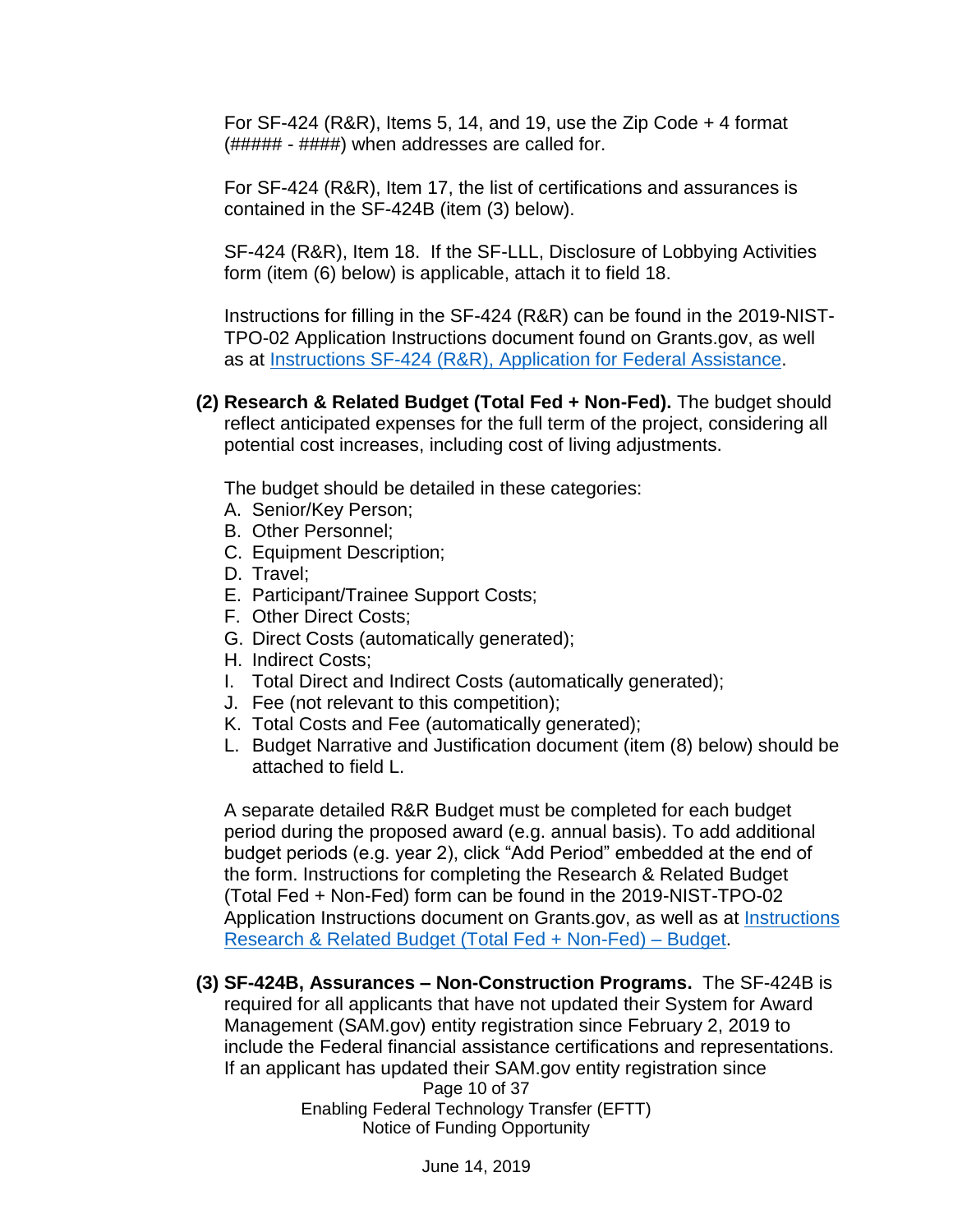February 2, 2019 to include the certifications and representations, then the SF-424B is not required.

- **(4) CD-511, Certification Regarding Lobbying.** Enter "2019-NIST-TPO-02" in the Award Number field. Enter the title of the application, or an abbreviation of that title, in the Project Name field.
- **(5) Research and Related Other Project Information.** Answer the highlighted questions and use this form to attach the Project Narrative (item (7) below), the Indirect Cost Rate Agreement (item (9) below), and the Data Management Plan (item (10) below). Instructions for completing the Research and Related Other Project Information can be found in the 2019-NIST-TPO-02 Application Instructions document on Grants.gov, as well as at [Instructions Research and Related Other Project Information.](https://w3auth.nist.gov/file/365096) Please note that the Project Summary/Abstract field, which has a place to attach an optional Project Summary/Abstract, is not relevant to this competition.
- **(6) SF-LLL, Disclosure of Lobbying Activities** (if applicable).
- **(7) Project Narrative.**

The Project Narrative is a word-processed document of no more than twenty-five (25) pages (double-spaced between lines), which is responsive to the program description (*see* Section I. of this NOFO) and the evaluation criteria (*see* Section V.1. of this NOFO). The required format is:

- **a. Executive Summary.** An executive summary of the proposed approach, consistent with the evaluation criteria (see Section V.1. of this NOFO). The executive summary should include information indicating how each evaluation criterion and its sub-factors are addressed. A table can be helpful in providing this information. The executive summary should not exceed two (2) pages.
- **b. Project Approach.** A description of the applicant's approach to clearly address the program goals (see Section I. of this NOFO). This section should address the Problems, Solutions, and Technical Approach and Success Metrics evaluation criterion (see Sections V.1.a. and V.1.d. of this NOFO).
- **c. Statement of Work.** A complete statement of work covering all aspects of the project, including a schedule of measurable events and milestones as well as measurable performance objectives that can be used to determine the success of the project. This section should address the Statement of Work and Potential Impact of the Results evaluation criterion (see Section V.1.b. of this NOFO).

Page 11 of 37 Enabling Federal Technology Transfer (EFTT) Notice of Funding Opportunity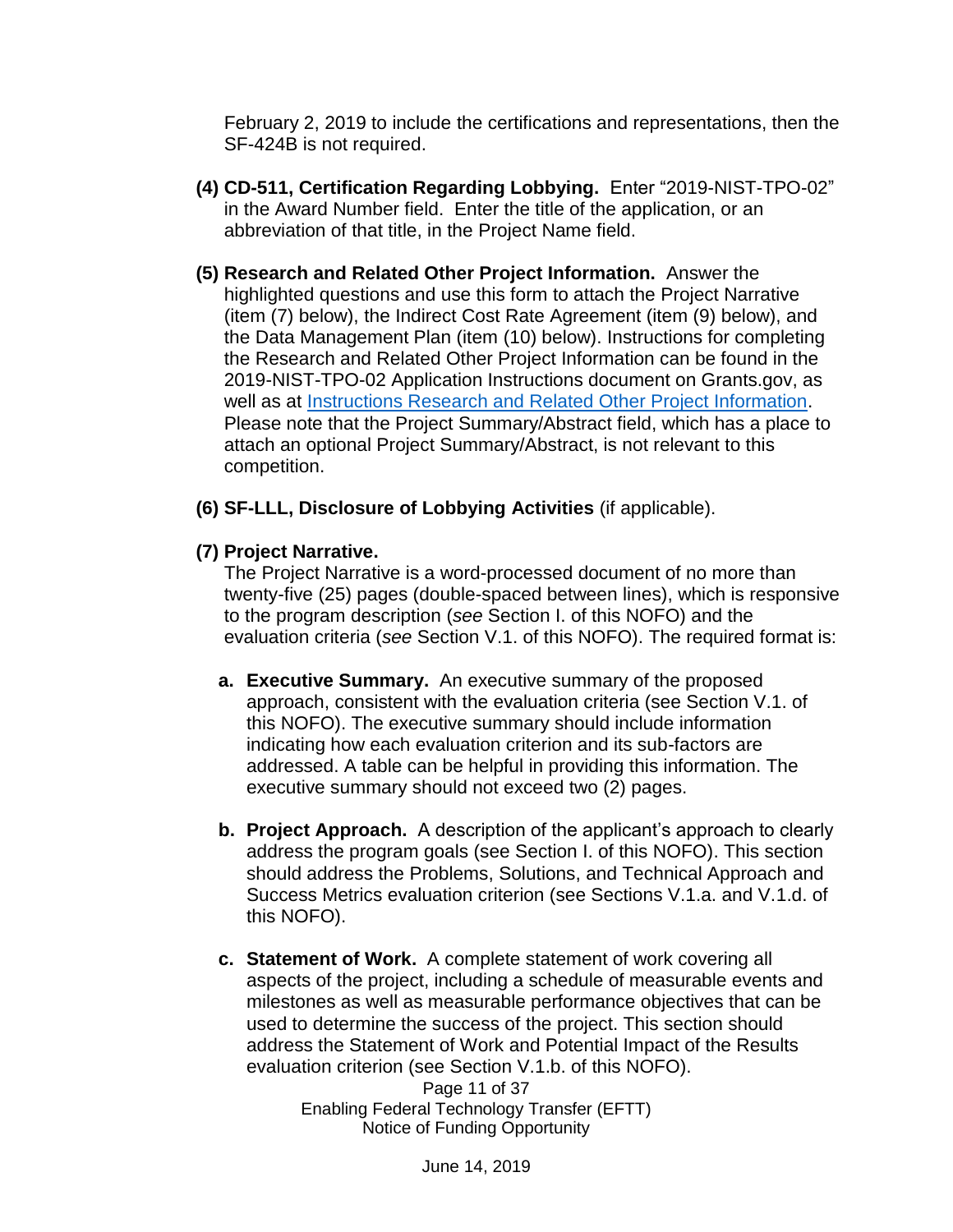- **d. Qualifications.** A description of the qualifications of the key personnel, the time commitments of the key personnel, and how the project staff qualifications will enable them to conduct the project work. This section should address the Qualifications and Experience of Key Personnel and Resources Availability evaluation criterion (see Section V.1.c. of this NOFO).
- **e. Resumes of Key Personnel** must be included. Resumes are not included in the page count of the Project Narrative. Resumes included as part of the application must be a maximum of two pages each. Additional pages beyond the two pages per resume will not be considered during the evaluation of the application**.**

#### **(8) Budget Narrative and Justification.**

This section will be evaluated in accordance with the Budget Narrative evaluation criteria (*see* Section V.1.e. of this NOFO). It will also be reviewed to determine if all costs are reasonable, allocable, and allowable under 2 C.F.R. Part 200 Subpart E, Cost Principles.

There is no set format for the Budget Narrative and Justification; however, further explanation must be provided for the specific cost categories and line items identified in the [Instructions Research & Related Budget \(Total](https://w3auth.nist.gov/file/365091)  [Fed + Non-Fed\) –](https://w3auth.nist.gov/file/365091) Budget, as well as any other information you deem necessary for NIST's consideration. The Budget Narrative and Justification must be attached to the Research & Related Budget (Total Fed + Non-Fed).

The written justification should include the necessity and the basis for the cost. Proposed funding levels must be consistent with the project scope, and only allowable costs should be included in the budget. Information on cost allowability is available in the Uniform Administrative Requirements, Cost Principles, and Audit Requirements for Federal Awards at 2 C.F.R. Part 200 [\(http://go.usa.gov/SBYh\)](http://go.usa.gov/SBYh), which apply to awards in this program.

Information needed for each category is as follows:

**A. Senior/Key Person** – At a minimum, the budget justification should include the following: name, job title, commitment of effort on the proposed project in terms of average number of hours per week or percentage of time, salary rate, total direct charges on the proposed project, description of the role of the individual on the proposed project and the work to be performed.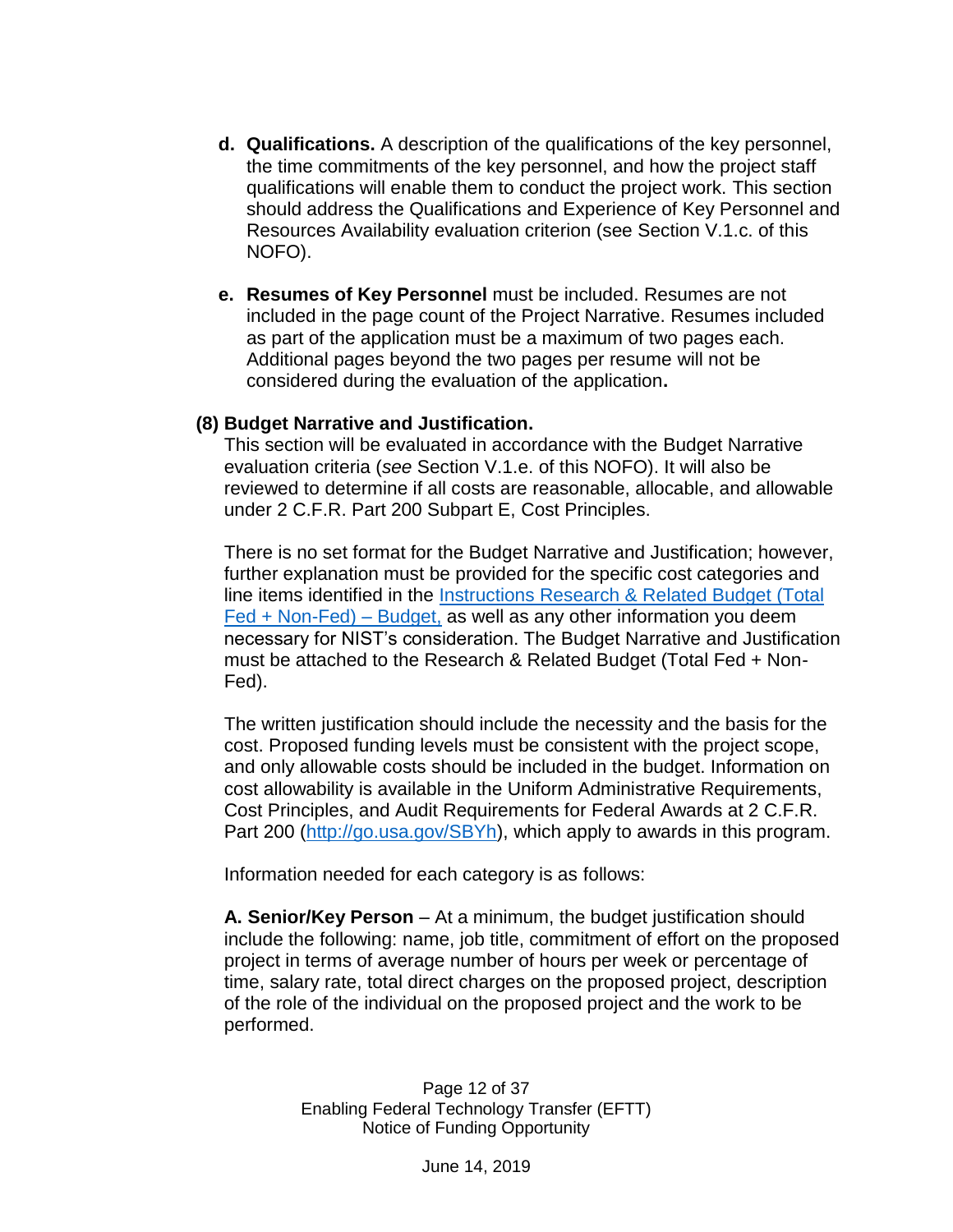Fringe benefits should be identified separately from salaries and wages and based on rates determined by organizational policy. The items included in the fringe benefit rate (e.g. health insurance, parking, etc.) should not be charged under another cost category.

**B. Other Personnel** - Data is requested at the project role level, and not at the individual level for Other Personnel. The budget justification should include the following: job title, commitment of effort on the proposed project in terms of average number of hours per week or percentage of time, salary rate, total direct charges on the proposed project, description of the role of the position on the proposed project and the work to be performed.

Fringe benefits should be identified separately from salaries and wages and based on rates determined by organizational policy. The items included in the fringe benefit rate (e.g. health insurance, parking, etc.) should not be charged under another cost category.

**C. Equipment Description** – Equipment is defined as an item of property that has an acquisition cost of \$5,000 or more (unless the organization has established lower levels) and an expected service life of more than one year. The budget justification should list each piece of equipment, the cost, and a description of how it will be used and why it is necessary to the successful completion of the proposed project. Please note that any general use equipment (computers, etc.) charged directly to the award should be allocated to the award according to expected usage on the project. Applicants should provide at least two (2) quotes, if available, for equipment costing \$25,000 or more. If two (2) quotes are not available, please provide a statement as to why two (2) quotes are not available.

Any items that do not meet the threshold for equipment can be included under the Materials and Supplies line item in Section F, Other Direct Costs.

**D. Travel** - For all travel costs, required by the recipient to complete the project, including attendance at any relevant conferences, the budget justification for travel should include the following: destination; names or number of people traveling; dates and/or duration; mode of transportation, lodging and subsistence rates; and description of how the travel is directly related to the proposed project. For travel that is yet to be determined, please provide best estimates based on prior experience. If a destination is not known, an approximate amount may be used with the assumptions given for the location of the meeting.

As is described in Section I.2. of this NOFO, the awardee will be required to send sufficient personnel to assist with the successful execution of the

> Page 13 of 37 Enabling Federal Technology Transfer (EFTT) Notice of Funding Opportunity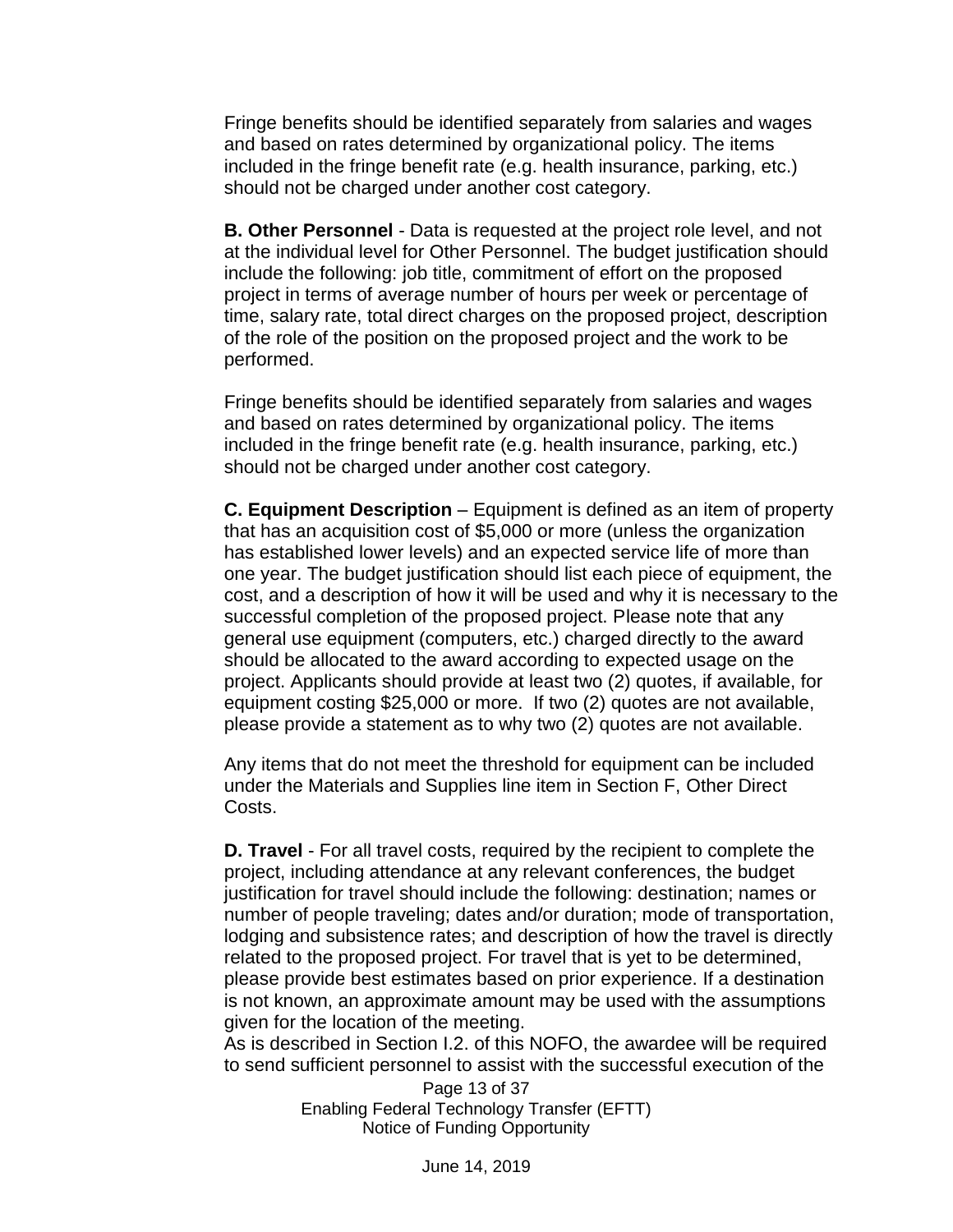FLC annual and regional meetings. The Annual meeting is typically three days in length and is typically held in April; regional meetings are typically 1-2 days in length and are typically held in the Summer and Fall. Exact dates and location of future meetings have not been determined yet; all meetings will be held in the continental United States. Applicants should factor in the cost for attending these events in their budget narrative and Research & Related Budget (Total Fed + Non-Fed) form.

**E. Participant/Trainee Support Costs** – Participant support costs are stipends, subsistence allowances, travel, and registration fees paid to or on behalf of participants or trainees, who are not employees of your organization, for conferences or training projects. The budget justification should indicate the names or number of participants or trainees, a description and calculation of costs per person, a description and date of the event, and a description of why the cost is necessary for the successful completion of the proposed project.

**F. Other Direct Costs** – For costs that do not easily fit into the other cost categories, please list the cost, and the breakdown of the total costs by quantity or unit of cost. Include the necessity of the cost for the completion of the proposed project. Only allowable costs can be charged to the award.

Each subaward or contractual cost should be treated as a separate item in the Other Direct Costs category. Describe the services to be provided and the necessity of the subaward or contract to the successful performance of the proposed project. Contracts are for obtaining goods and services. Subawardees perform part of the project scope of work. For each subaward, applicants must provide budget detail justifying the cost of the work performed on the project.

**H. Indirect Costs** – Commonly referred to as Facilities & Administrative Costs, Indirect Costs are defined as costs incurred by the applicant organization that cannot otherwise be directly assigned or attributed to a specific project. For more details, *see* Section IV.2.a.(9) of this NOFO.

**(9) Indirect Cost Rate Agreement**. If indirect costs are included in the proposed budget, provide a copy of the approved negotiated agreement if this rate was negotiated with a cognizant Federal audit agency. If the rate was not established by a cognizant Federal audit agency, provide a statement to this effect. If the successful applicant includes indirect costs in the budget and has not established an indirect cost rate with a cognizant Federal audit agency, the applicant will be required to obtain such a rate in accordance with the Department of Commerce Financial [Assistance Standard Terms and Conditions, dated April 30, 2019.](http://www.osec.doc.gov/oam/grants_management/policy/documents/Department%20of%20Commerce%20Standard%20Terms%20Conditions%2030%20April%202019.pdf)

> Page 14 of 37 Enabling Federal Technology Transfer (EFTT) Notice of Funding Opportunity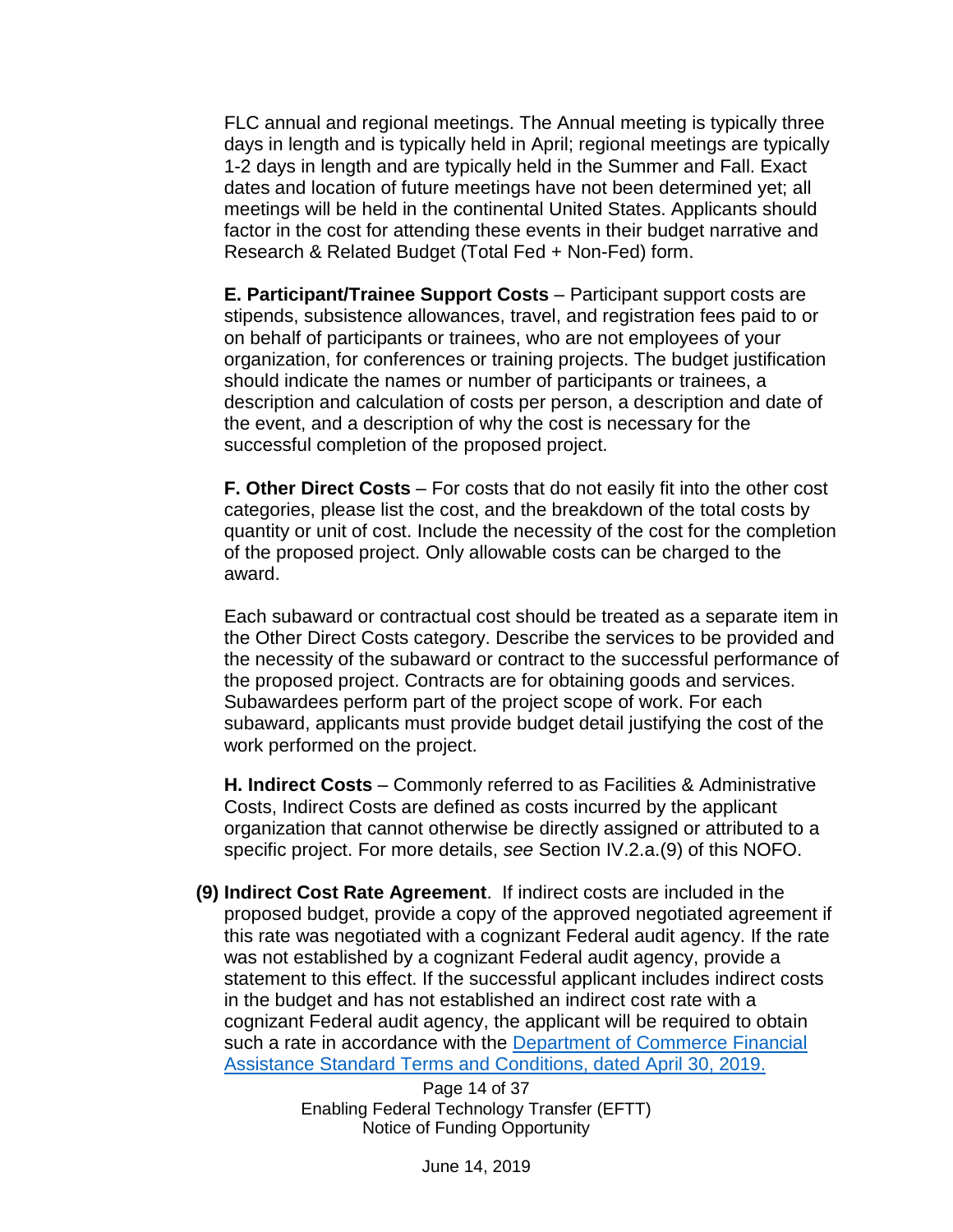Alternatively, in accordance with 2 C.F.R. § 200.414(f), applicants that have never received a negotiated indirect cost rate may elect to charge indirect costs to an award pursuant to a de minimis rate of 10 percent of modified total direct costs (MTDC), in which case a negotiated indirect cost rate agreement is not required. Applicants proposing a 10 percent de minimis rate pursuant to 2 C.F.R. § 200.414(f) should note this election as part of the budget portion of the application.

**(10) Data Management Plan**. Consistent with NIST Policy 5700.00<sup>14</sup> , *Managing Public Access to Results of Federally Funded Research,* and NIST Order 5701.00<sup>15</sup> , *Managing Public Access to Results of Federally Funded Research*", applicants must include a Data Management Plan (DMP).

The DMP is a supplementary document of not more than two pages that must include, at a minimum, a summary of proposed activities that are expected to generate data, a summary of the types of data expected to be generated by the identified activities, a plan for storage and maintenance of the data expected to be generated by the identified activities, and a plan describing whether and how data generated by the identified activities will be reviewed and made available to the public. As long as the DMP meets these NIST requirements, it may take the form specified by the applicant's institution or some other entity (e.g., the National Science Foundation<sup>16</sup> or the National Institutes of Health<sup>17</sup>).

All applications for activities that will generate scientific data using NIST funding are required to adhere to a DMP or explain why data sharing and/or preservation are not within the scope of the project.

For the purposes of the DMP, NIST adopted the definition of "research data" at 2 C.F.R.  $\S$  200.315(e)(3) (available at [http://go.usa.gov/3sZvQ\)](http://go.usa.gov/3sZvQ).

Reasonable costs for data preservation and access may be included in the application.

The inclusion of the DMP will be considered as part of the administrative review (*see* Section V.3.a. of this NOFO); however, the DMP will not be evaluated against any evaluation criteria.

 $\overline{a}$ 

<sup>14</sup> <https://www.nist.gov/sites/default/files/documents/2017/05/09/Final-P-5700.pdf>

<sup>15</sup> [https://www.nist.gov/sites/default/files/documents/2017/05/09/Final-O-5701\\_0.pdf](https://www.nist.gov/sites/default/files/documents/2017/05/09/Final-O-5701_0.pdf) 

<sup>16</sup> <http://www.nsf.gov/bfa/dias/policy/dmp.jsp>

<sup>17</sup> [http://grants.nih.gov/grants/policy/data\\_sharing/data\\_sharing\\_guidance.htm](http://grants.nih.gov/grants/policy/data_sharing/data_sharing_guidance.htm)

Page 15 of 37 Enabling Federal Technology Transfer (EFTT) Notice of Funding Opportunity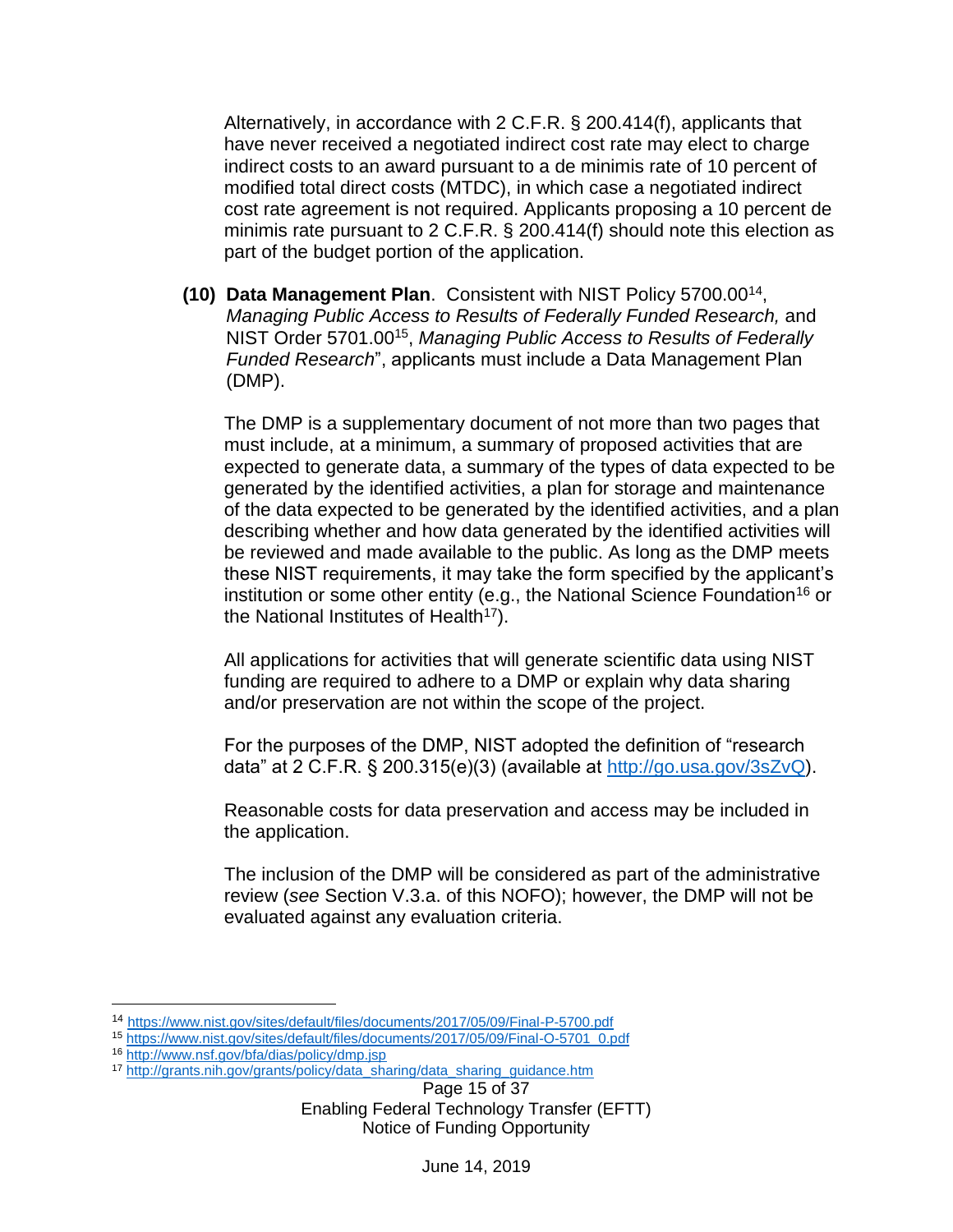**(11) Subaward Budget Form.** The Research & Related Subaward Budget Attachment Form is required if sub-recipients and contractors are included in the application budget.

Instructions for completing subaward budget forms are available by visiting the  $R & R$  Family section of the Grants.gov Forms Repository and scrolling down to the R & R Subaward Budget Attachment(s) Form and selecting "Instructions."

**(12) Current and Pending Support Form**. Any application that includes investigators, researchers, and key personnel must identify all sources of current and potential funding, including this proposal. Any current project support (e.g. Federal, state, local, public or private foundations, etc.) must be listed on this form. The proposed project and all other projects or activities requiring a portion of time of the Principal Investigator (PI), co-PI, and key personnel must be included, even if no salary support is received. The total award amount for the entire award period covered, including indirect costs, must be shown as well as the number of person-months per year to be devoted to the project, regardless of the source of support. Similar information must be provided for all proposals already submitted or that are being submitted concurrently to other potential funders.

Applicants must complete the Current and Pending Support Form, using multiple forms as necessary to account for all activity for each individual identified in the PI, co-PI and key personnel roles. A separate form should be used for each identified individual.

Applicants must download the Current and Pending Support Form from the NIST website at [https://www.nist.gov/oaam/grants-management](https://www.nist.gov/oaam/grants-management-division/current-and-pending-support)[division/current-and-pending-support](https://www.nist.gov/oaam/grants-management-division/current-and-pending-support) and reference the guidance provided as it contains information to assist with accurately completing the form.

#### **b. Attachment of Required Documents**

Items IV.2.a.(1) through IV.2.a.(5) above are part of the standard application package in Grants.gov and can be completed through the download application process.

Item IV.2.a.(6), the SF-LLL, Disclosure of Lobbying Activities form, is an optional application form which is part of the standard application package in Grants.gov. If item IV.2.a.(6), the SF-LLL, Disclosure of Lobbying Activities form is applicable to this proposal, attach it to field 18 of the SF-424 (R&R), Application for Federal Assistance.

Item IV.2.a.(7), the Project Narrative, should be attached to field 8 (Project

Page 16 of 37 Enabling Federal Technology Transfer (EFTT) Notice of Funding Opportunity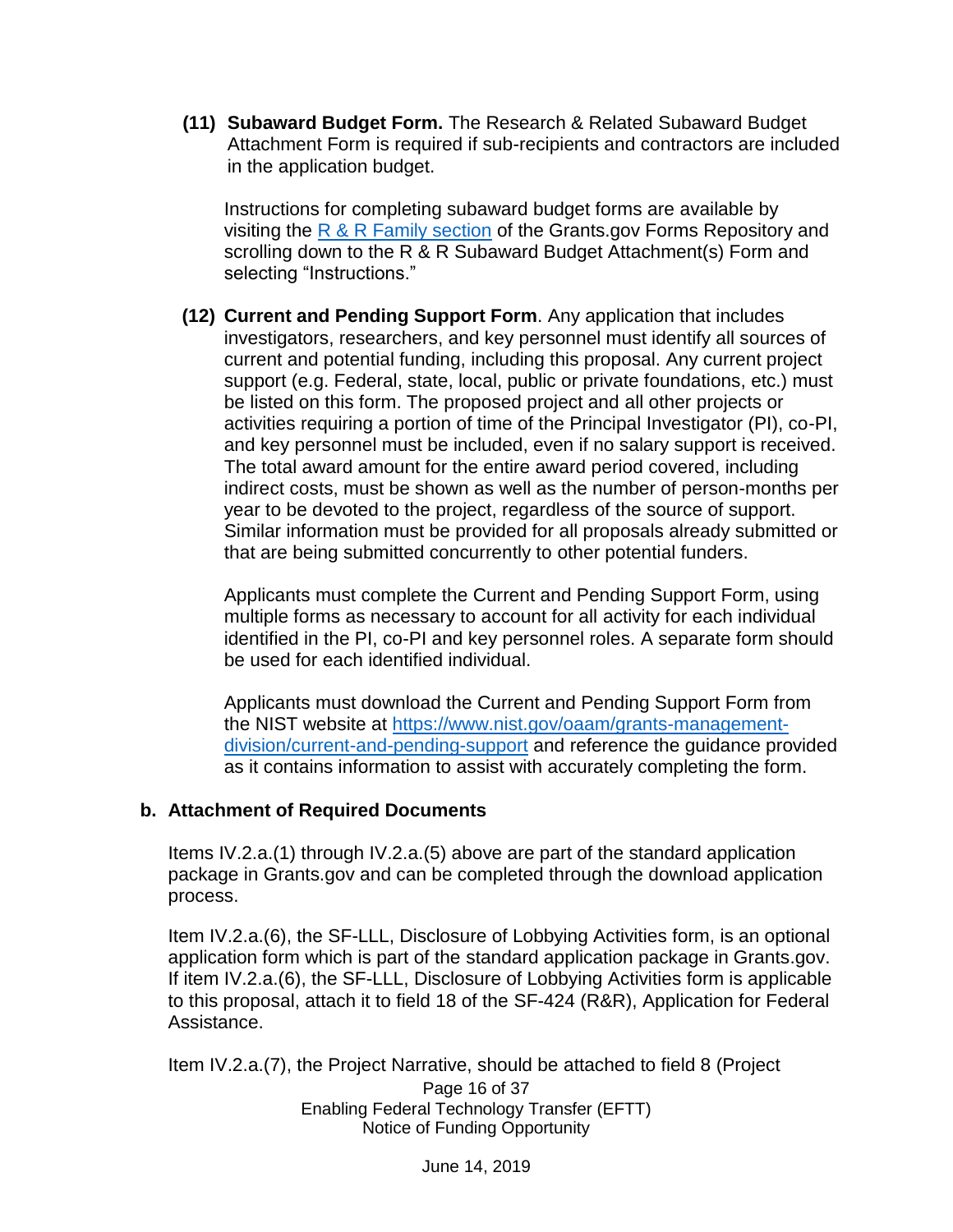Narrative) of the Research and Related Other Project Information form by clicking on "Add Attachment".

Item IV.2.a.(8), the Budget Narrative and Justification, should be attached to field L (Budget Justification) of the Research and Related Budget (Total Fed + Total Non-Fed) form by clicking on "Add Attachment".

Items IV.2.a.(9), the Indirect Cost Rate Agreement, IV.2.a.(10), the Data Management Plan, and IV.2.a.(12), the Current and Pending Support Form must be completed and attached by clicking on "Add Attachments" found in item 12 (Other Attachments) of the Research and Related Other Project Information form.

Item IV.2.a.(11), the Subaward Budget Form(s), if applicable to the submission, should be attached to the Research & Related Subaward Budget (Total Fed + Non-Fed) Attachment(s) Form in the application package.

Following these directions will create zip files which permit transmittal of the documents electronically via Grants.gov.

Applicants should carefully follow specific Grants.gov instructions at [Grants.gov](http://www.grants.gov/) to ensure the attachments will be accepted by the Grants.gov system. A receipt from Grants.gov indicates only that an application was transferred to a system. It does not provide details concerning whether all attachments (or how many attachments) transferred successfully. Applicants will receive a series of e-mail messages over a period of up to two business days before learning whether a Federal agency's electronic system has received its application.

Applicants are strongly advised to use Grants.gov's ["Download Submitted Forms](https://apply07.grants.gov/help/html/help/index.htm#t=Applicants%2FCheckApplicationStatus%2FDownloadSubmittedFormsAndApplications.htm)  [and Applications"](https://apply07.grants.gov/help/html/help/index.htm#t=Applicants%2FCheckApplicationStatus%2FDownloadSubmittedFormsAndApplications.htm) option to check that their application's required attachments were contained in their submission. If any, or all, of the required attachments are absent from the submission, resubmit the application, and verify the submission of the required attachments.

If assistance is needed, please visit the [Grants.gov Online Help](https://apply07.grants.gov/help/html/help/index.htm#t=GetStarted%2FGetStarted.htm) page or contact the Grants.gov Help Desk immediately. If calling from within the United States or from a U.S. territory, please call 800-518-4726. If calling from a place outside the United States or a U.S. territory, please call 606-545-5035. E-mails should be addressed to [support@grants.gov.](mailto:support@grants.gov) Assistance from the Grants.gov Help Desk will be available around the clock every day, with the exception of Federal holidays. Help Desk service will resume at 7:00 a.m. Eastern Time the day after Federal holidays.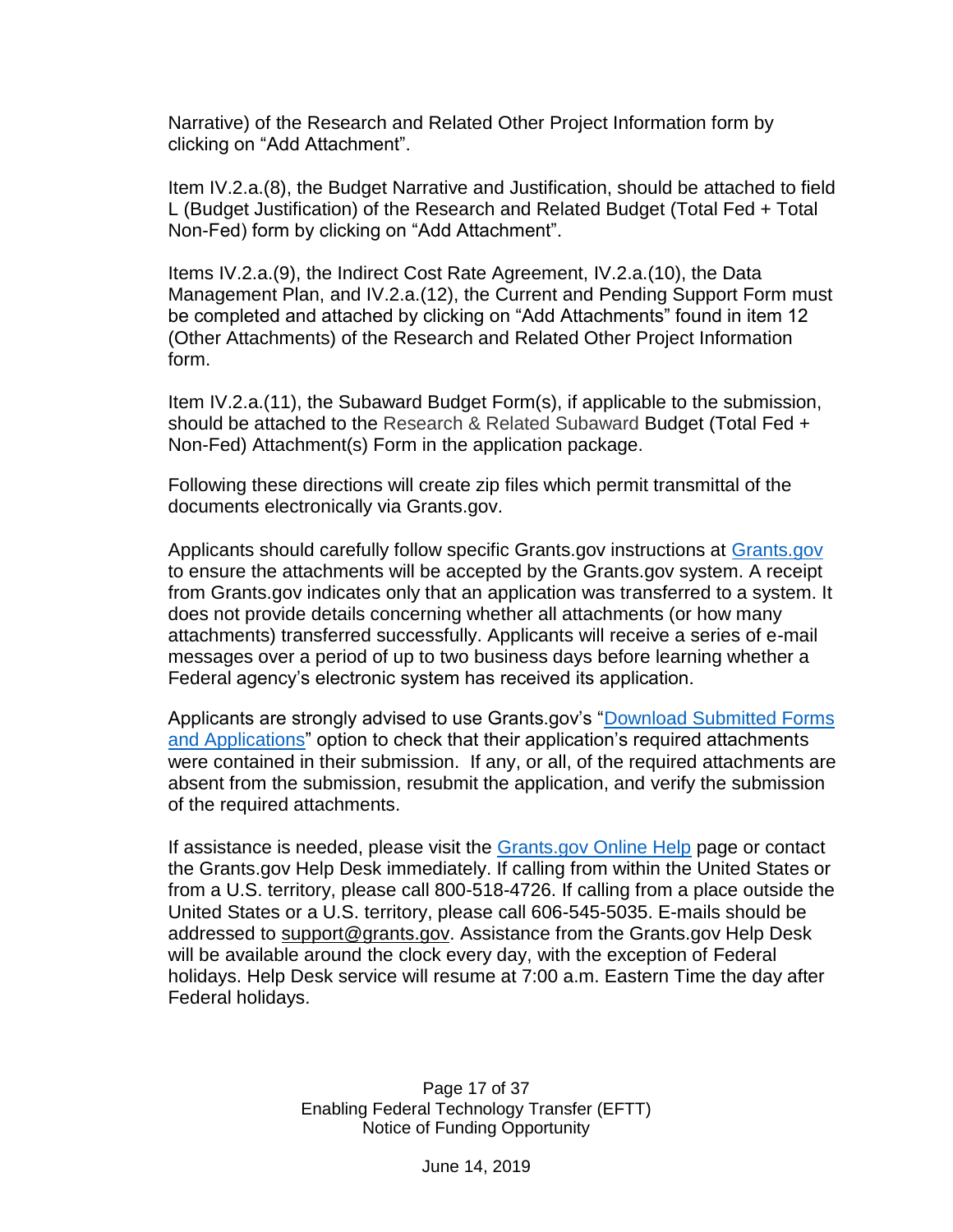*Applicants may use the [Track My Application](https://www.grants.gov/web/grants/applicants/track-my-application.html) page at Grants.gov to view the status of their submitted applications. It can take up to two business days for an application to fully move through the Grants.gov system to NIST.*

*NIST uses the Tracking Numbers assigned by Grants.gov, and does not issue Agency Tracking Numbers.*

#### **c. Application Format**

- **(1) Paper, Email, and Facsimile (fax) Submissions.** Will not be accepted.
- **(2) Figures, Graphs, Images, and Pictures.** Should be of a size that is easily readable or viewable and may be landscape orientation. Any figures, graphs, images, or pictures will count toward the page limits for the Project Narrative.
- **(3) Font.** Easy to read font (10-point minimum). Smaller type may be used in figures and tables but must be clearly legible.
- **(4) Page Limit.** The Project Narrative is limited to twenty-five (25) pages double spaced, noting the limit of two (2) pages for the Executive Summary. The Budget Narrative and resumes of key personnel are not included in the page count of the Project Narrative. If resumes are included, resumes must be a maximum of two (2) pages each.

#### **(5) Page Limit Exclusions:**

SF-424 (R&R), Application for Federal Assistance; SF-424B, Assurances – Non-Construction Programs; CD-511, Certification Regarding Lobbying; SF-LLL, Disclosure of Lobbying Activities; Budget Narrative; Indirect Cost Rate Agreement; Data Management Plan; Subaward Budget Form; Current and Pending Support Form

- **(6) Page Layout.** The Proposal must be in portrait orientation.
- **(7) Page size.** 21.6 centimeters by 27.9 centimeters (8 ½ inches by 11 inches).
- **(8) Page numbering.** Number pages sequentially.
- **(9) Application language.** All documents must be in English, including but not limited to the initial application, any additional documents submitted in response to a NIST request, all reports, and any correspondence with NIST.

Page 18 of 37 Enabling Federal Technology Transfer (EFTT) Notice of Funding Opportunity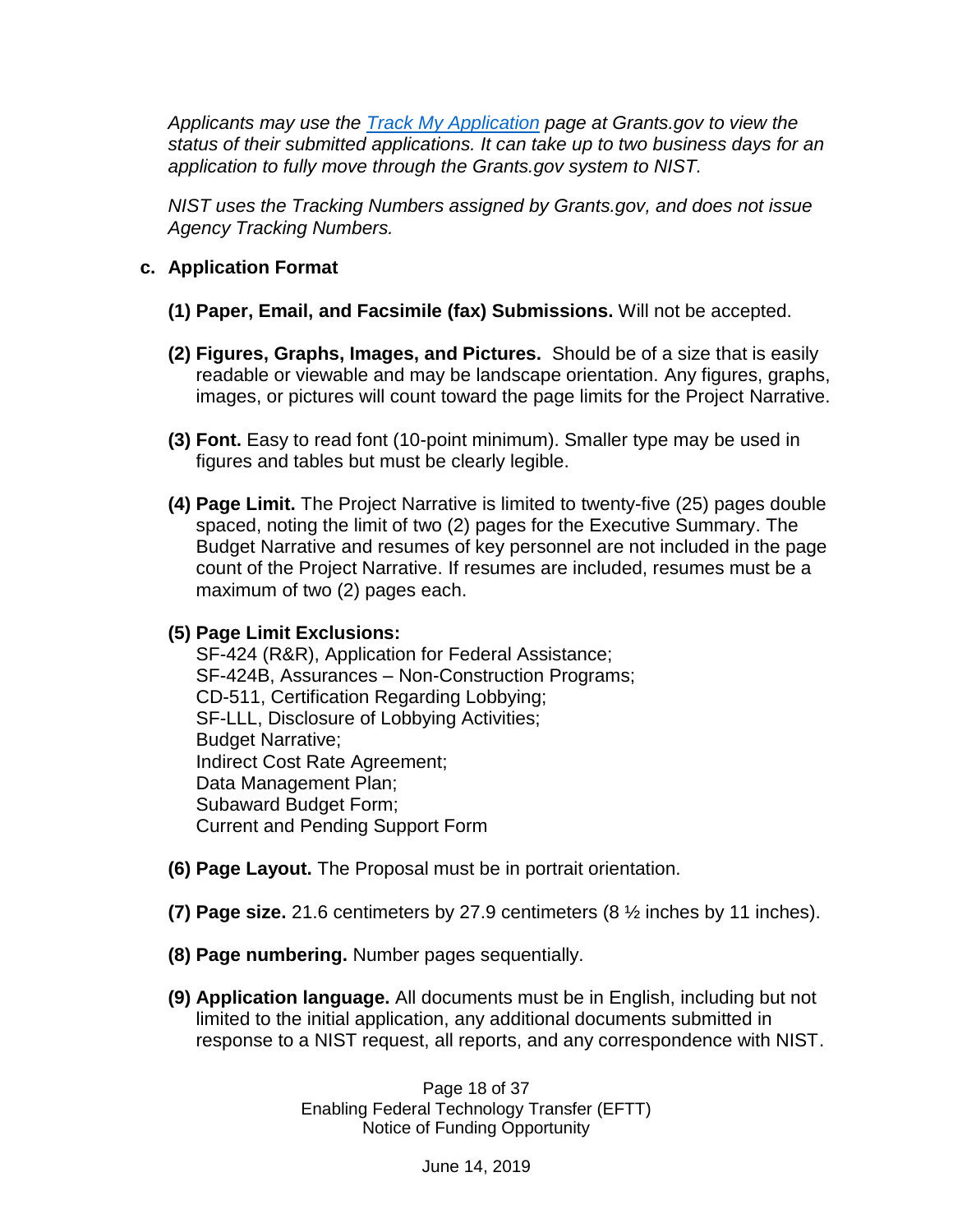- **(10) Typed document.** All applications, including forms, must be typed; handwritten forms will not be accepted.
- **d. Application Replacement Pages.** Applicants may not submit replacement pages and/or missing documents once an application has been submitted. Any revisions must be made by submission of a new application that must be received by NIST by the submission deadline.
- **e. Pre-Applications.** Pre-applications will not be accepted under this NOFO.
- **f. Certifications Regarding Federal Felony and Federal Criminal Tax Convictions, Unpaid Federal Tax Assessments and Delinquent Federal Tax Returns.** In accordance with Federal appropriations law, an authorized representative of the selected applicant(s) may be required to provide certain pre-award certifications regarding Federal felony and Federal criminal tax convictions, unpaid Federal tax assessments, and delinquent Federal tax returns.
- **3. Unique Entity Identifier and System for Award Management (SAM).**

Pursuant to 2 C.F.R. part 25, applicants and recipients are required to: (i) be registered in SAM before submitting its application; (ii) provide a valid unique entity identifier in its application; and (iii) continue to maintain an active SAM registration with current information at all times during which it has an active Federal award or an application or plan under consideration by a Federal awarding agency, unless otherwise excepted from these requirements pursuant to 2 C.F.R. § 25.110. NIST will not make a Federal award to an applicant until the applicant has complied with all applicable unique entity identifier and SAM requirements and, if an applicant has not fully complied with the requirements by the time that NIST is ready to make a Federal award pursuant to this NOFO, NIST may determine that the applicant is not qualified to receive a Federal award and use that determination as a basis for making a Federal award to another applicant.

# **4. Submission Dates and Times**

Applications must be received at Grants.gov no later than 11:59 p.m. Eastern Time, Friday, August 16, 2019. NIST will consider the date and time recorded by Grants.gov as the official submission time. Applications received after this deadline will not be reviewed or considered. Paper applications will not be accepted.

Applicants should be aware, and factor in their application submission planning, that the Grants.gov system is expected to be closed for routine maintenance at the following times. Applications cannot be submitted when Grants.gov is closed on these dates:

| From 12:01 A.M. Eastern Time | To 6:00 A.M. Eastern Time |
|------------------------------|---------------------------|
| Saturday                     | Monday                    |
| June 15, 2019                | June 17, 2019             |

Page 19 of 37 Enabling Federal Technology Transfer (EFTT) Notice of Funding Opportunity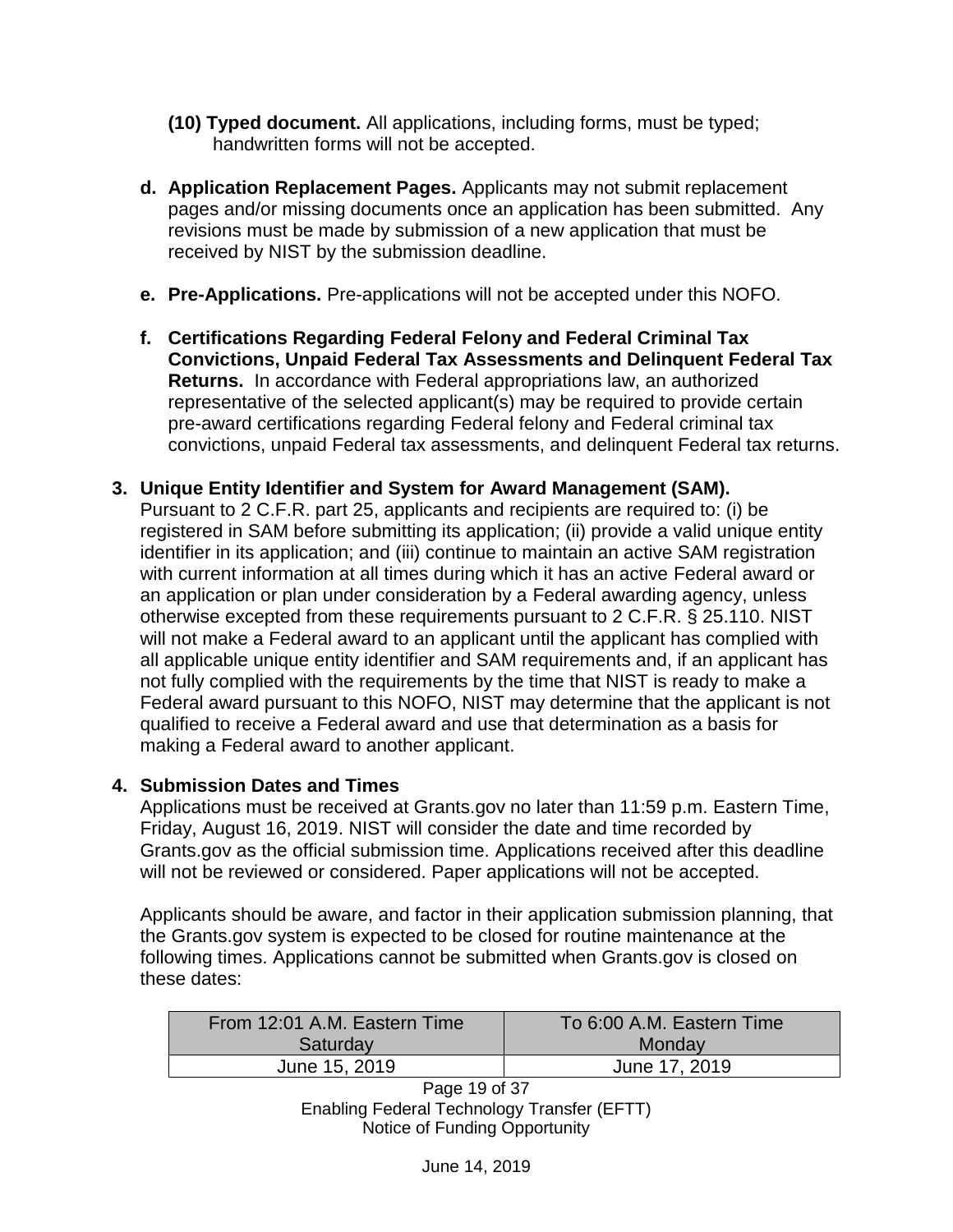| 2019    | 2019    |
|---------|---------|
| July 20 | July 22 |

When developing the submission timeline, please keep in mind that: (1) all applicants are required to have current registrations in the electronic System for Award Management (SAM.gov) and Grants.gov; (2) the free annual registration process in the SAM.gov (*see* Sections IV.3. and IV.7.a.(1).(b). of this NOFO) generally takes between three and five business days but can take more than two weeks; and (3) applicants will receive e-mail notifications over a period of up to two business days as the application moves through intermediate systems before the applicant learns via a validation or rejection notification whether NIST has received the application. (See [Grants.gov](http://www.grants.gov/) for full information on application and notification through Grants.gov.). Please note that a Federal assistance award cannot be issued if the designated recipient's registration in the System for Award Management (SAM.gov) is not current at the time of the award.

#### **5. Intergovernmental Review**

Applications under this Program are not subject to Executive Order 12372.

#### **6. Funding Restrictions**

Applications for product development and/or commercialization are not considered responsive to this NOFO. Profit or fee is not an allowable cost.

#### **7. Other Submission Requirements**

**a. Applications must be submitted electronically.**

#### **(1) Applications must be submitted via Grants.gov at** [Grants.gov.](http://www.grants.gov/)

- (a) Applicants should carefully follow specific Grants.gov instructions to ensure that all attachments will be accepted by the Grants.gov system. A receipt from Grants.gov indicating an application is received does not provide information about whether attachments have been received. For questions regarding applying electronically for the 2019-NIST-TPO-02 announcement, contact Grants.gov Support at 1-800-518-4726.
- Page 20 of 37 (b) Applicants are strongly encouraged to start early and not wait until the approaching due date before logging on and reviewing the instructions for submitting an application through Grants.gov. The Grants.gov registration process must be completed before a new registrant can apply electronically. If all goes well, the registration process takes three to five business days. If problems are encountered, the registration process can take up to two weeks or more. Applicants must have a valid unique entity identifier number and must maintain a current registration in the Federal government's primary registrant database, the System for Award Management (SAM.gov), as explained on the Grants.gov Web site (also

Enabling Federal Technology Transfer (EFTT) Notice of Funding Opportunity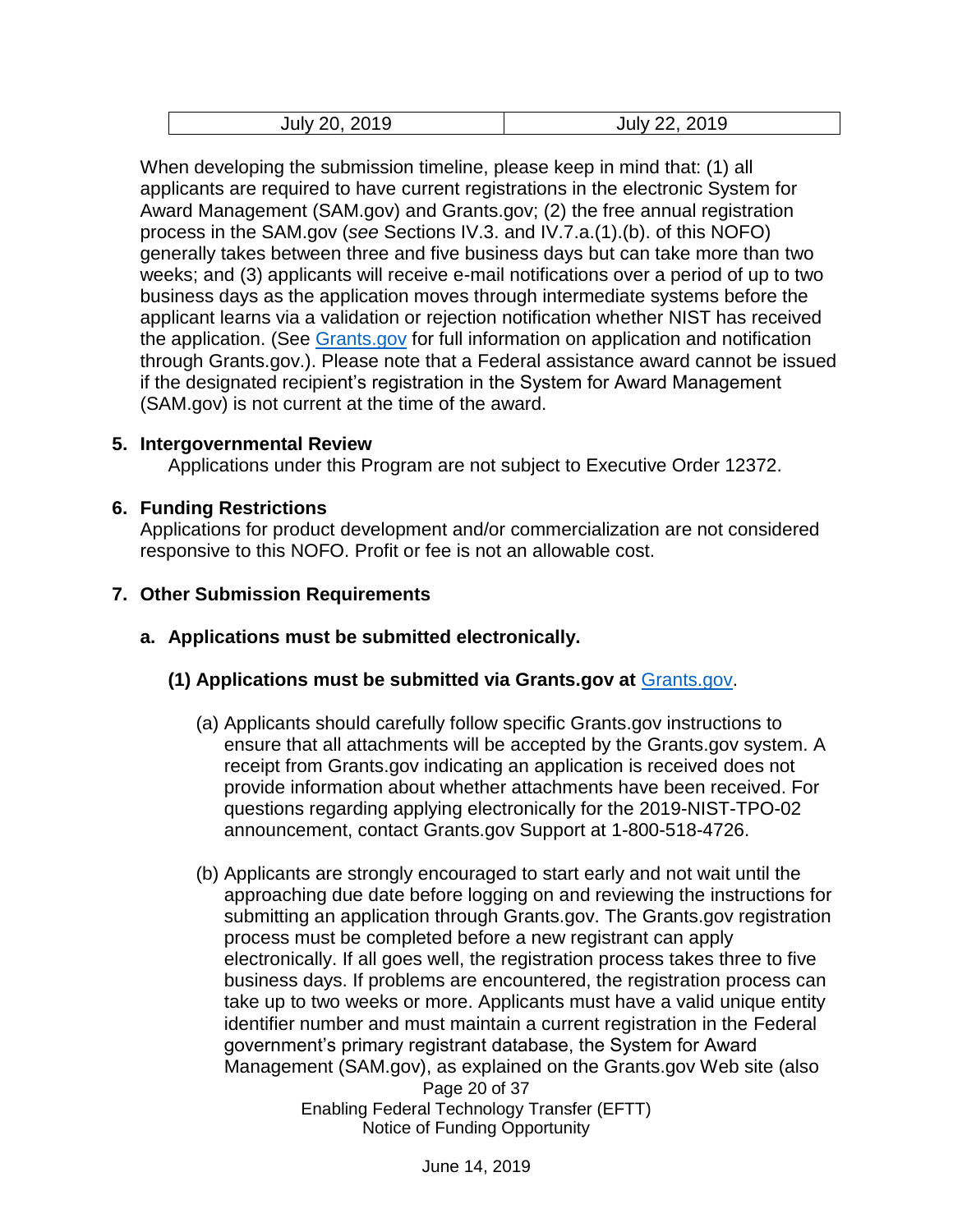*see* Section IV.3. of this NOFO). After registering, it may take several days or longer from the initial log-on before a new Grants.gov system user can submit an application. Only individuals authorized as organization representatives will be able to submit the application, and the system may need time to process a submitted application. Applicants should save and print the proof of submission they receive from Grants.gov. If problems occur while using Grants.gov, the applicant is advised to (a) print any error message received and (b) call Grants.gov directly for immediate assistance. If calling from within the United States or from a U.S. territory, please call 800-518-4726. If calling from a place other than the United States or a U.S. territory, please call 606-545-5035. Assistance from the Grants.gov Help Desk will be available around the clock every day, except for Federal holidays. Help Desk service will resume at 7:00 a.m. Eastern Time the day after Federal holidays. For assistance using Grants.gov, the applicant may also contact [support@grants.gov.](mailto:support@grants.gov)

(c) To find instructions for submitting an application on Grants.gov, Applicants should refer to the "Applicants" tab in the banner just below the top of the Grants.gov home page. Clicking on the "Applicants" tab produces two exceptionally useful sources of information, Applicant Actions and Applicant Resources, which applicants are advised to review.

Applicants will receive a series of e-mail messages over a period of up to two business days before learning whether a Federal agency's electronic system has received its application.

Applicants should pay close attention to the guidance under "Applicant FAQs," as it contains information important to successful submission on Grants.gov, including essential details on the naming conventions for attachments to Grants.gov applications.

All applicants should be aware that adequate time must be factored into applicants' schedules for delivery of their application. Applicants are advised that volume on Grants.gov may be extremely heavy leading up to the deadline date.

The application must be both received and validated by Grants.gov. The application is "received" when Grants.gov provides the applicant a confirmation of receipt and an application tracking number. If an applicant does not see this confirmation and tracking number, the application has not been received. After the application has been received, it must still be validated. During this process, it may be "validated" or "rejected with errors". To know whether the application was rejected with errors and the reasons why, the applicant must log in to Grants.gov, select "Applicants" from the top navigation, and select "Track my application" from the drop-

Page 21 of 37 Enabling Federal Technology Transfer (EFTT) Notice of Funding Opportunity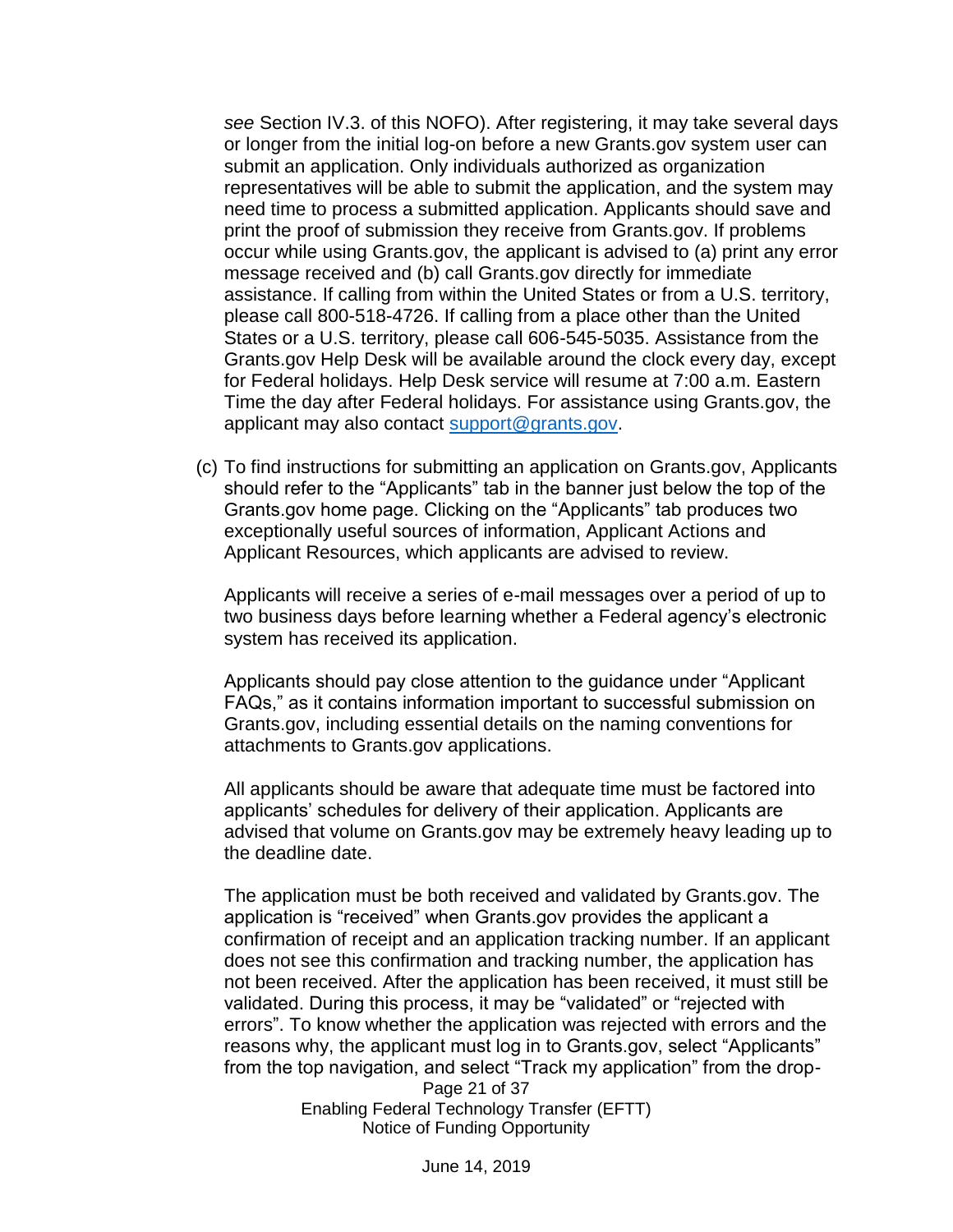down list. If the status is "rejected with errors," the applicant may still seek to correct the errors and resubmit the application before the deadline. If the applicant does not correct the errors, the application will not be forwarded to NIST by Grants.gov.

Refer to important information in Section IV.4. Submission Dates and Times, to help ensure the application is received on time.

**b. Amendments.** Any amendments to this NOFO will be announced through Grants.gov. Applicants may sign up on Grants.gov to receive amendments by e-mail or may request copies by e-mail from Courtney. Silverthorn@nist.gov.

# <span id="page-21-0"></span>**V. Application Review Information**

### **1. Evaluation Criteria**

The evaluation criteria that will be used in evaluating applications and assigning weights are as follows:

- **a. Problems, Solutions and Technical Approach. (0-45 points, sub-criteria below receive equal weight).** Reviewers will evaluate the extent to which the applicant's proposed approach clearly addresses the program goals (*see* Section I. of this NOFO) and the likelihood and extent to which the proposal will result in efficiently and effectively conducting the following activities:
	- developing the necessary tools and services to promote the utilization of Federal intellectual property, user facilities, and other R&D resources by the private sector;
	- creating a suitable education and training infrastructure in T2 for the relevant stakeholders; and
	- engaging the industry, academic, and state and local government communities to facilitate access to Federal R&D collaborations and Federal T2 opportunities.
- **b. Statement of Work and Potential Impact of the Results. (0-20 points).**  Reviewers will evaluate the appropriateness, quality, reasonableness and completeness of the applicant's statement of work, including the plans to manage the project tasks, timeline, and work of all project staff, and the potential impact of the project results as described, to ensure realization of the project goals and objectives.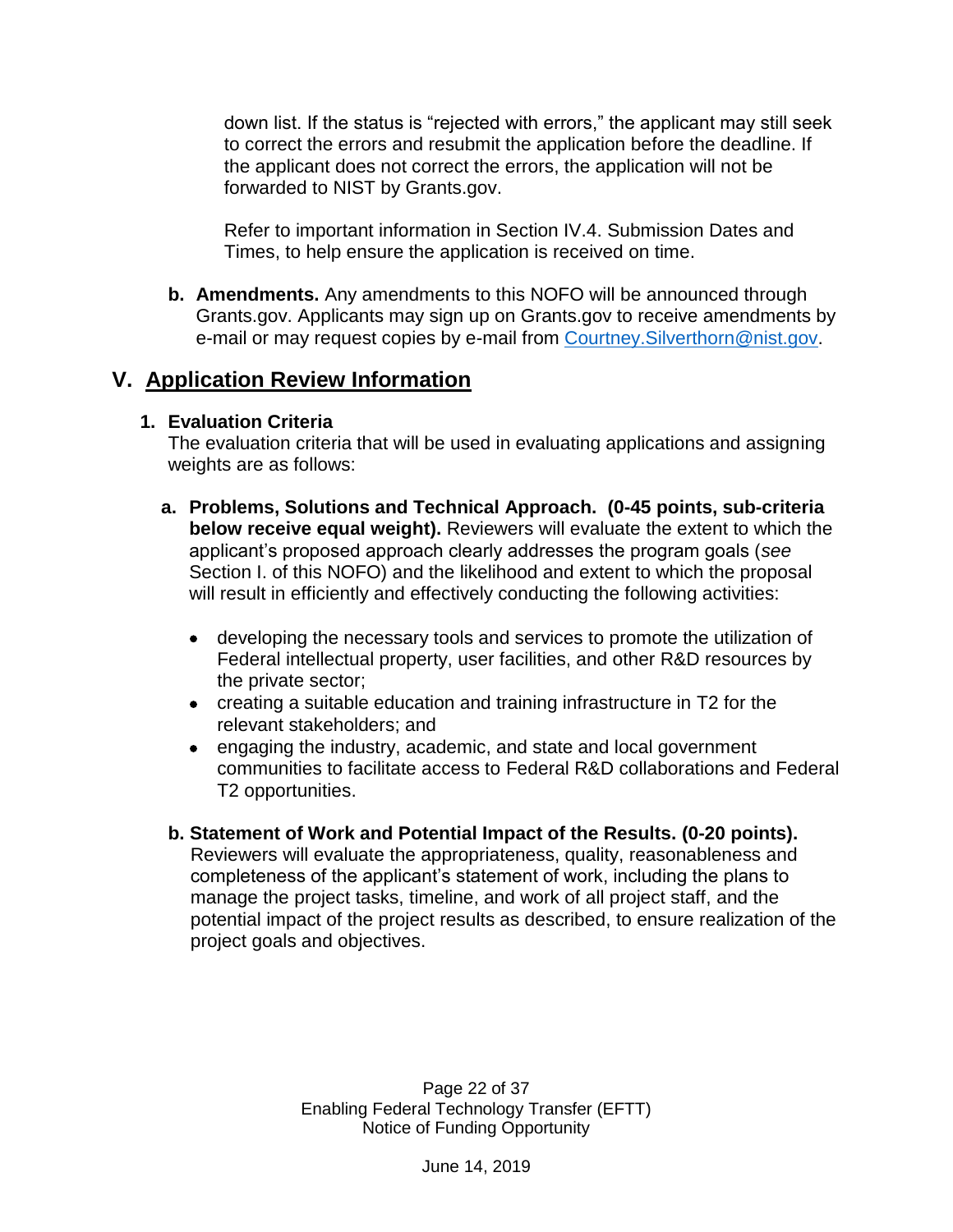**c. Qualifications and Experience of Key Personnel and Resources** 

**Availability. (0-15 points).** Reviewers will evaluate the appropriateness, quality and extent of the qualifications and experience of the project leader and proposed staff, to assess the likelihood of achieving the objectives of the project. If access to necessary equipment is limited or not available and the applicant plans to purchase equipment, proposed equipment purchases will be evaluated according to the Budget Narrative evaluation criteria (*see* Section V.1.e. of this NOFO). In particular, for key personnel, past experience with the following will be evaluated for their adequacy and the extent to which they are likely to contribute to the overall success of the project:

- coordinating the promotional, educational, and/or outreach activities of a large (400-600 member) professional organization;
- facilitating technology commercialization or performing clearinghouse functions for technology-related data;
- website and/or database development and maintenance
- engagement and outreach to Federal laboratories, academia, the private sector, non-profits, and/or state and local government institutions;
- knowledge of Federal T2 processes and Federal laboratories;
- technology commercialization, technology-based economic development, stakeholder outreach, educational material development, or database development (if the key personnel lack expertise in these disciplines, the reviewers will evaluate the feasibility and likelihood of success of the applicant's plan to obtain such expertise to meet the objectives of this NOFO); and
- achieving positive outcomes in endeavors with program objectives that are similar to those described in Section I. of this NOFO.
- **d. Success Metrics. (0 to 10 points).** Reviewers will evaluate the clarity and quality of proposed metrics and mechanisms for evaluating the effectiveness of outputs and impacts from the EFTT Program, including the engagement, education, training, and utilization of the developed tools by the greater T2 and stakeholder communities.
- **e. Budget Narrative. (0-10 points).** Reviewers will assess the budgeted costs against the proposed activities to determine the practicality of the proposed budget with respect to developing and implementing the proposed project.

#### **2. Selection Factors**

The Selecting Official, the Director of the Technology Partnerships Office, shall generally select and recommend the most meritorious application for an award based upon the final adjectival ratings prepared by the Evaluation Panel and one or more of the selection factors listed below. The Selecting Official also retains

> Page 23 of 37 Enabling Federal Technology Transfer (EFTT) Notice of Funding Opportunity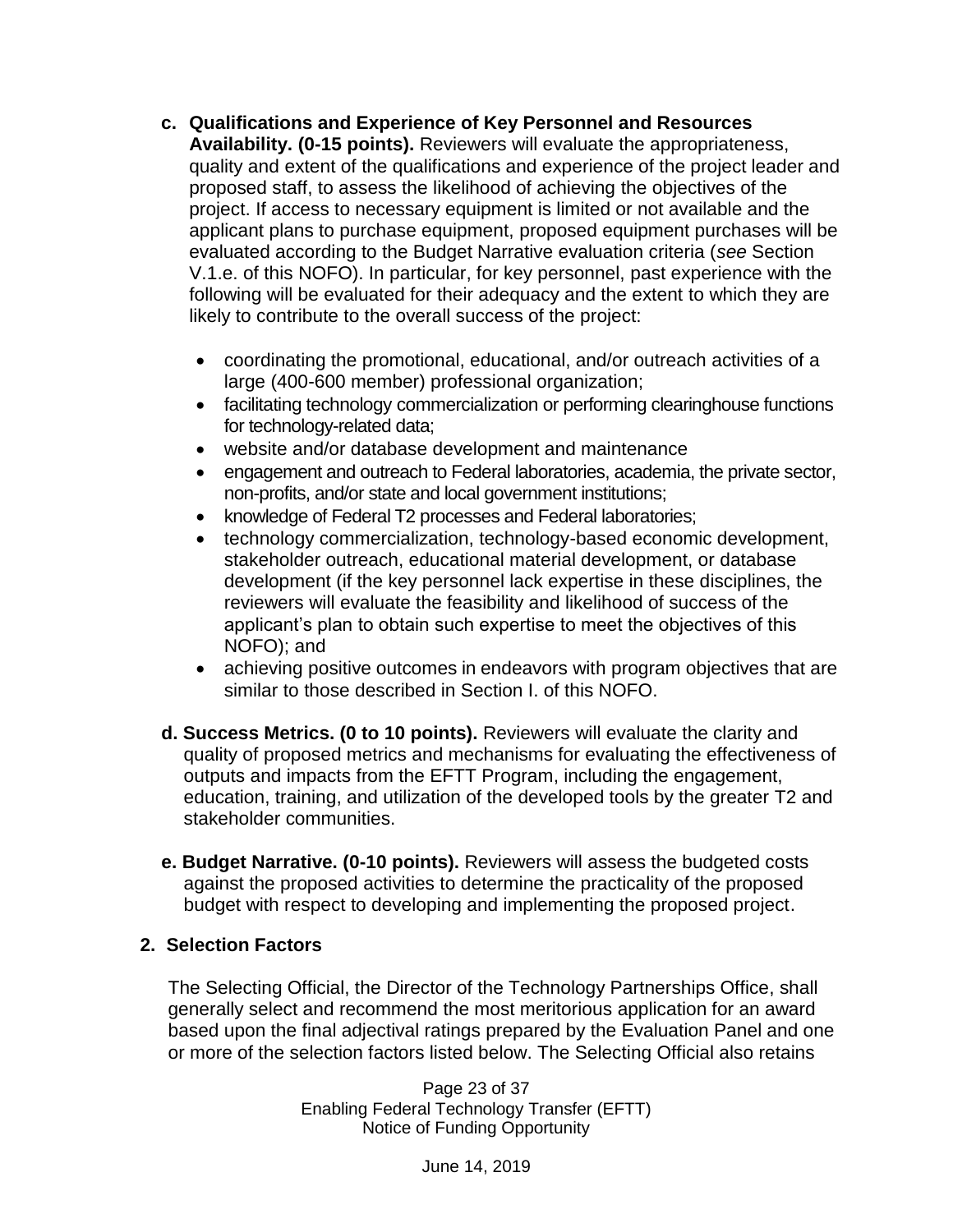the discretion to select and recommend an application out of order (i.e. from a lower adjectival category) based on one or more of the following selection factors:

- a. Results of the merit reviewers' evaluations.
- b. The availability of funding.
- c. Alignment with the NOFO objectives and TPO priorities, including those reflecting NIST's role as the Host Agency for the FLC.

#### **3. Review and Selection Process**

Proposals, reports, documents and other information related to applications submitted to NIST and/or relating to financial assistance awards issued by NIST will be reviewed and considered by Federal employees, or non-Federal personnel who have entered into conflict of interest and confidentiality agreements covering such information, when applicable.

- **a. Initial Administrative Review of Applications.** Applications received by the deadline will be reviewed to determine eligibility, completeness, and responsiveness to this NOFO and to the scope of the stated program objectives (*see* Section I. of this NOFO). Applications determined to be ineligible, incomplete, and/or nonresponsive may be eliminated from further review. However, NIST, in its sole discretion, may continue the review process for an application that is missing non-substantive information, the absence of which may easily be rectified during the review process.
- **b. Full Review of Eligible, Complete, and Responsive Applications.** Applications that are determined to be eligible, complete, and responsive will proceed for full reviews in accordance with the review and selection process below:
	- **(1) Merit Review.** At least three (3) objective reviewers, who may be Federal employees or non-Federal personnel, with appropriate professional and technical expertise relating to the topics covered in this NOFO, will evaluate and score each eligible, complete, and responsive application based on the evaluation criteria (*see* Section V.1. of this NOFO). While every application will have at least three (3) reviewers, applications may have more than three (3) reviewers if specialized expertise is needed to evaluate an application. During the review process, the reviewers may discuss the applications with each other, but scores will be determined on an individual basis. Applications will be ranked by averaging the scores of all reviewers for each application.

**(2) Evaluation Panel.** Following the merit review, an evaluation panel consisting of NIST staff and/or other Federal employees with the

Page 24 of 37 Enabling Federal Technology Transfer (EFTT) Notice of Funding Opportunity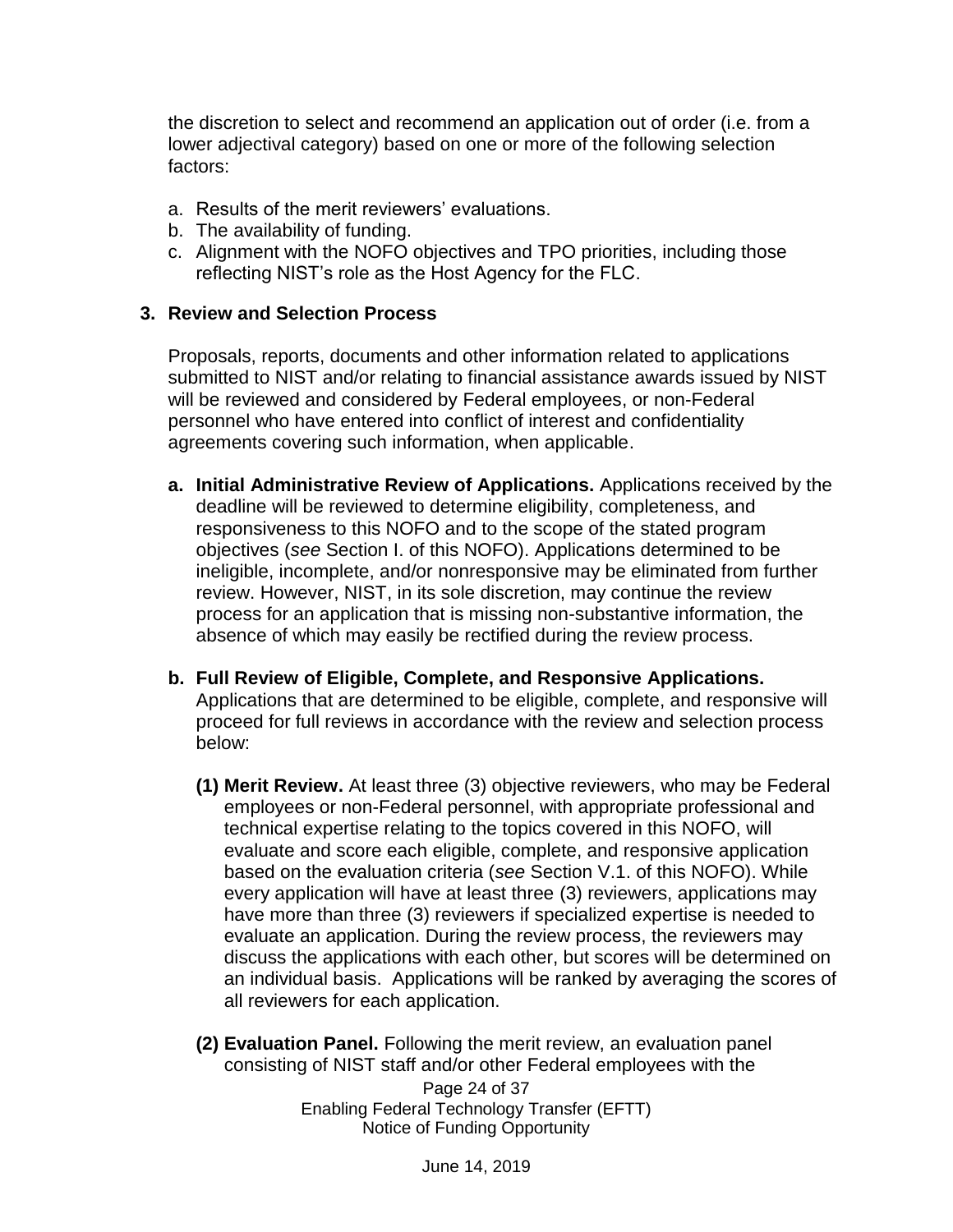appropriate technical expertise will conduct a panel review of the ranked applications. The evaluation panel may contact applicants via e-mail to clarify contents of an application. The evaluation panel will provide a final adjectival rating and written evaluation of the applications to the Selecting Official (see Section V.2. of this NOFO) for further deliberation, considering:

- (a) All application materials.
- (b) Results of the merit reviewers' evaluations, including scores and written assessments.
- (c) Any relevant publicly available information.
- (d) Any clarifying information obtained by e-mail from the applicants.

The adjectival ratings are:

- o Fundable, Outstanding
- o Fundable, Very Good
- o Fundable
- o Unfundable

For decision-making purposes, applications receiving the same adjectival rating will be considered to have an equivalent ranking, although their review scores may not necessarily be the same.

**(3) Selection**. The Selecting Official will make the final award recommendation to the NIST Grants Officer. The Selecting Official shall generally select and recommend the most meritorious application for an award based on the final adjectival ratings prepared by the Evaluation Panel and one or more of the selection factors listed in Section V.2. of this NOFO. The Selecting Official retains the discretion to select and recommend an application out of order (i.e., from a lower adjectival category) based on one or more of the selection factors.

NIST reserves the right to negotiate the budget costs with any applicant selected to receive an award, which may include requesting that the applicant removes certain costs. Additionally, NIST may request that successful applicants modify objectives or work plans and provide supplemental information required by the agency prior to award. NIST also reserves the right to reject an application where information is uncovered that raises a reasonable doubt as to the responsibility of the applicant. NIST may select some, all, or none of the applications, or part(s) of any application. The final approval of selected applications and issuance of awards will be by the NIST Grants Officer. The award decisions of the NIST Grants Officer are final.

> Page 25 of 37 Enabling Federal Technology Transfer (EFTT) Notice of Funding Opportunity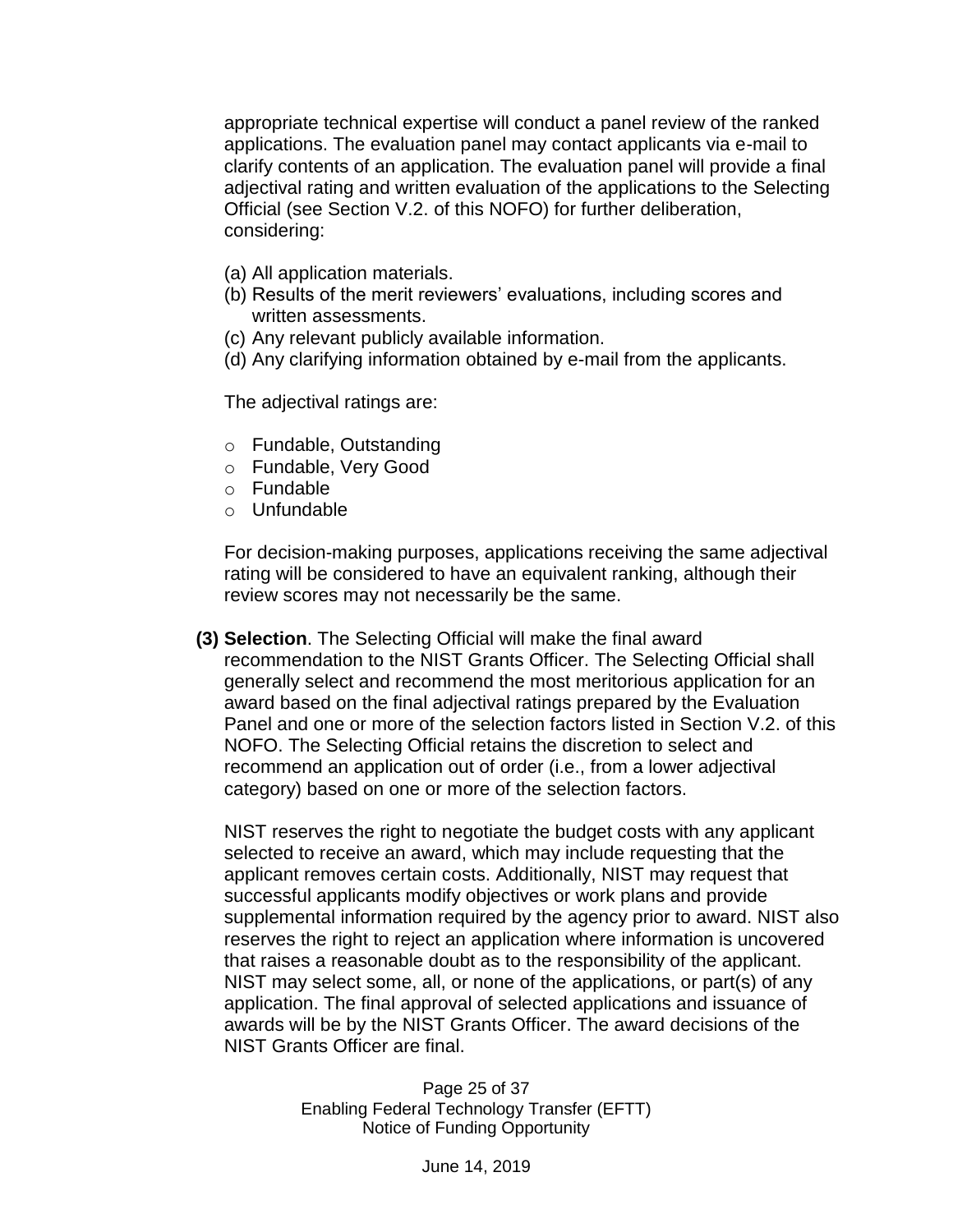**c. Federal Awarding Agency Review of Risk Posed by Applicants.** After applications are proposed for funding by the Selecting Official, the NIST Grants Management Division (GMD) performs pre-award risk assessments in accordance with 2 C.F.R. § 200.205, which may include a review of the financial stability of an applicant, the quality of the applicant's management systems, the history of performance, and/or the applicant's ability to effectively implement statutory, regulatory, or other requirements imposed on non-Federal entities.

In addition, prior to making an award where the total Federal share is expected to exceed the simplified acquisition threshold (currently \$150,000), NIST GMD will review and consider the publicly available information about that applicant in the Federal Awardee Performance and Integrity Information System (FAPIIS). An applicant may, at its discretion, review and comment on information about itself previously entered into FAPIIS by a Federal awarding agency. As part of its review of risk posed by applicants, NIST GMD will consider any comments made by the applicant in FAPIIS in making its determination about the applicant's integrity, business ethics, and record of performance under Federal awards. Upon completion of the pre-award risk assessment, the Grants Officer will make a responsibility determination concerning whether the applicant is qualified to receive the subject award and, if so, whether appropriate special conditions that correspond to the degree of risk posed by the applicant should be applied to an award.

### **4. Anticipated Announcement and Award Date**

Review of applications, selection of successful applicants, and award processing is expected to be completed by October 2019. The earliest start date for awards under this NOFO is expected to be October 2019.

### **5. Additional Information**

- **a. Safety**. Safety is a top priority at NIST. Employees and affiliates of award recipients who conduct project work at NIST will be expected to be safetyconscious, to attend NIST safety training, and to comply with all NIST safety policies and procedures, and with all applicable terms of their guest research agreement.
- **b. Notification to Unsuccessful Applicants.** Unsuccessful applicants will be notified by e-mail and will have the opportunity to receive a debriefing after the opportunity is officially closed. Applicants must request within 10 business days of the email notification to receive a debrief from the program office. The program office will then work with the unsuccessful applicant in arranging a date and time of the debrief.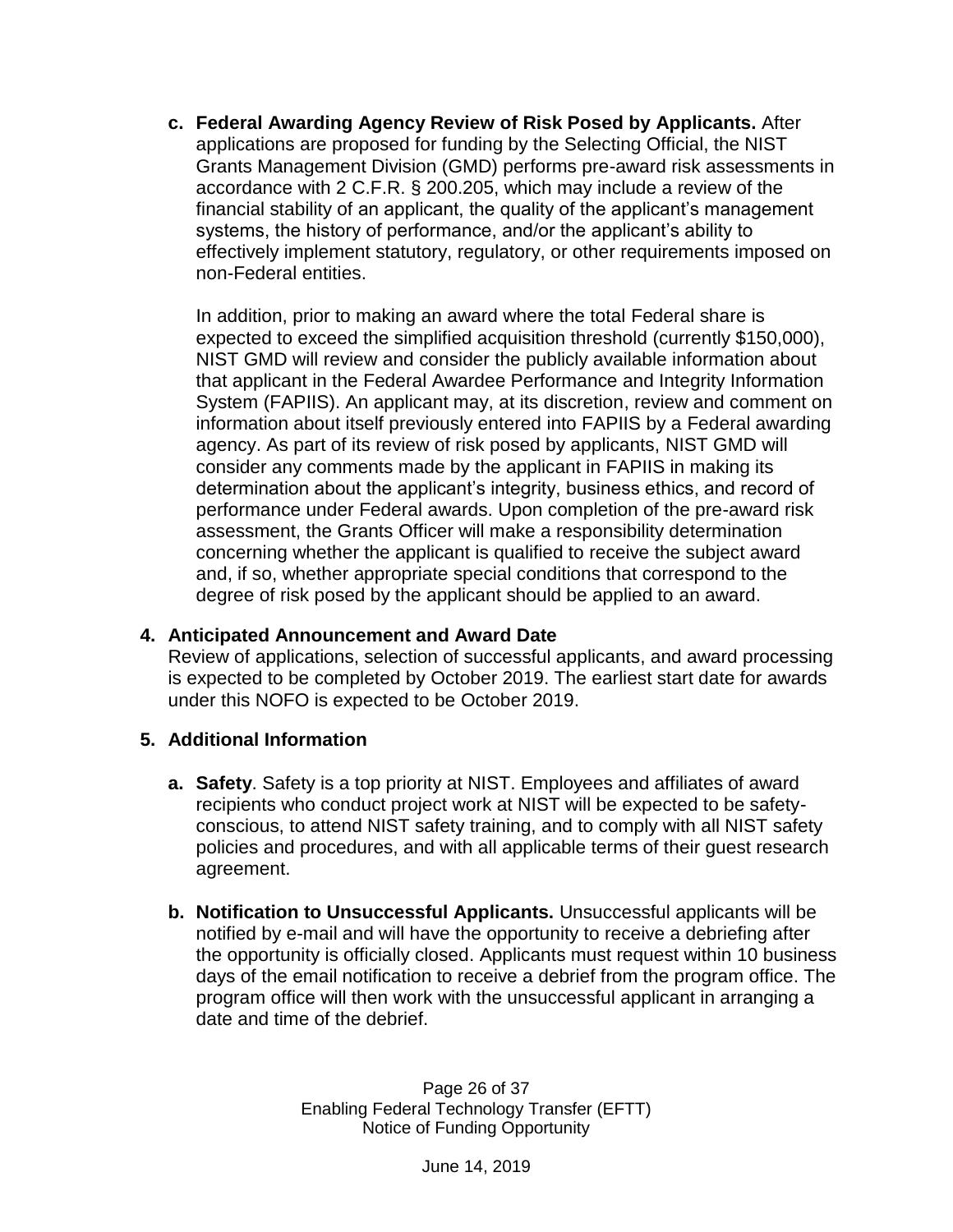**c. Retention of Unsuccessful Applications.** Unsuccessful applications will be retained in accordance with the [General Record Schedule 1.2/](https://www.archives.gov/files/records-mgmt/grs/grs01-2.pdf)021.

# <span id="page-26-0"></span>**VI. Federal Award Administration Information**

- **1. Federal Award Notices.** Successful applicants will receive an award package from the NIST Grants Officer.
- **2. Administrative and National Policy Requirements**
	- **a. Uniform Administrative Requirements, Cost Principles and Audit Requirements.** Through 2 C.F.R. § 1327.101, the Department of Commerce adopted Uniform Administrative Requirements, Cost Principles, and Audit Requirements for Federal Awards at 2 C.F.R. Part 200, which apply to awards in this program. Refer to<http://go.usa.gov/SBYh> and [http://go.usa.gov/SBg4.](http://go.usa.gov/SBg4)
	- **b. Department of Commerce Financial Assistance Standard Terms and Conditions.** The Department of Commerce will apply to each award in this program, the Financial Assistance Standard Terms and Conditions in effect on the date of award. The current version, dated April 30, 2019, is accessible [here.](http://www.osec.doc.gov/oam/grants_management/policy/documents/Department%20of%20Commerce%20Standard%20Terms%20Conditions%2030%20April%202019.pdf) Refer to Section VII. of this NOFO, Federal Awarding Agency Contacts, Grant Rules and Regulations, if you need more information.
	- **c. Pre-Award Notification Requirements.** The Department of Commerce will apply the Pre-Award Notification Requirements for Grants and Cooperative Agreements dated December 30, 2014 (79 FR 78390), accessible at [http://go.usa.gov/hKkR.](http://go.usa.gov/hKkR) Refer to Section VII. of this NOFO, Federal Awarding Agency Contacts, Grant Rules and Regulations, for more information.
	- **d. Funding Availability and Limitation of Liability.**

Funding for the program listed in this NOFO is contingent upon the availability of appropriations. NIST or the Department of Commerce will not be responsible for application preparation costs, including but not limited to if this program fails to receive funding or is cancelled because of agency priorities. Publication of this NOFO does not oblige NIST or the Department of Commerce to award any specific project or to obligate any available funds.

**e. Collaborations with NIST Employees.** If an applicant proposes collaboration with NIST, the statement of work should include a statement of this intention, a description of the collaboration, and prominently identify the NIST employee(s) involved, if known. Any collaboration by a NIST employee must be approved by appropriate NIST management and is at the sole discretion of NIST. Prior to beginning the merit review process, NIST will

> Page 27 of 37 Enabling Federal Technology Transfer (EFTT) Notice of Funding Opportunity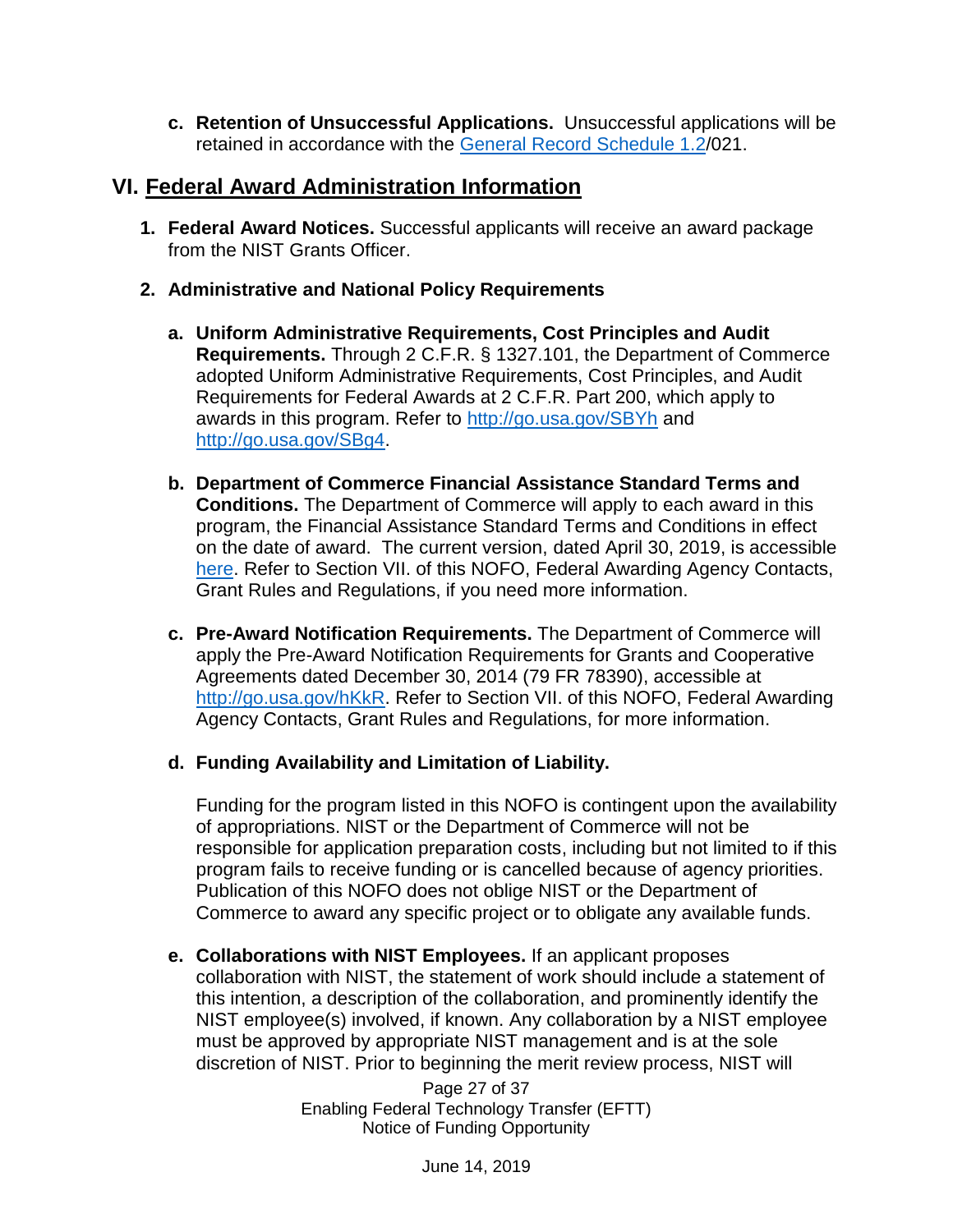verify the approval of the proposed collaboration. Any unapproved collaboration will be stricken from the application prior to the merit review. Any collaboration with an identified NIST employee that is approved by appropriate NIST management will not make an application more or less favorable in the competitive process.

**f. Use of Federal Government-Owned Intellectual Property.** If the applicant anticipates using any Federal Government-owned intellectual property to carry out the work proposed, the applicant should identify such intellectual property. This information will be used to ensure that no government employee involved in the development of the intellectual property will participate in the review process for that competition. In addition, if the applicant intends to use Federal Government-owned intellectual property, the applicant must comply with all statutes and regulations governing the licensing of Federal government patents and inventions, described in 35 U.S.C. §§ 200-212, 37 C.F.R. Part 401, 2 C.F.R. §200.315, and in Section C.03 of the Department of Commerce Financial Assistance Terms and Conditions dated April 30, 2019.

Any use of Federal Government-owned intellectual property by a recipient of an award under this announcement is at the sole discretion of the Federal Government and will be negotiated on a case-by-case basis if a project is deemed meritorious. The applicant should indicate within the statement of work whether it already has a license to use such intellectual property or whether it intends to seek one.

If any inventions made in whole or in part by a Federal Government employee arise in the course of an award made pursuant to this NOFO, the United States government may retain its ownership rights in any such invention. Licensing or other disposition of the Federal Government's rights in such inventions will be determined solely by the Federal Government and include the possibility of putting the intellectual property into the public domain.

**g. Research Activities Involving Human Subjects, Human Tissue, Data or Recordings Involving Human Subjects Including Software Testing.** Any application that includes research activities involving human subjects, human tissue/cells, or data or recordings from or about human subjects, must satisfy the requirements of the Common Rule for the Protection of Human Subjects ("Common Rule"), codified for the Department of Commerce at 15 C.F.R. Part 27. Research activities involving human subjects that fall within one or more of the classes of vulnerable subjects found in 45 C.F.R. Part 46, Subparts B, C and D must satisfy the requirements of the applicable subpart(s). In addition, any such application that includes research activities on these subjects must be in compliance with all applicable statutory requirements imposed upon the Department of Health and Human Services (DHHS) and

Page 28 of 37 Enabling Federal Technology Transfer (EFTT) Notice of Funding Opportunity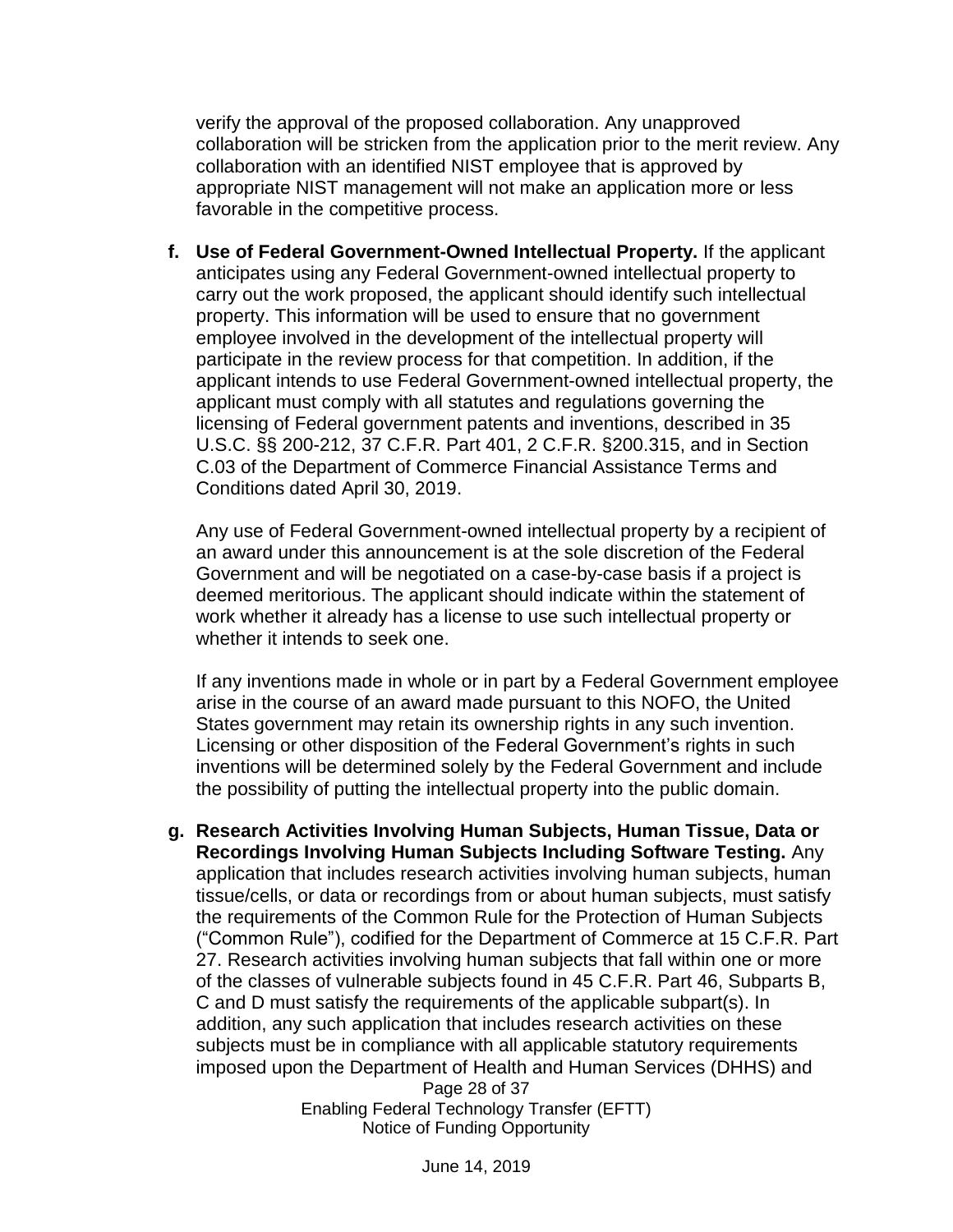other Federal agencies, all regulations, policies and guidance adopted by DHHS, the Food and Drug Administration (FDA), and other Federal agencies on these topics, and all Executive Orders and Presidential statements of policy on applicable topics. (Regulatory Resources: <http://www.hhs.gov/ohrp/humansubjects/index.html> which includes links to FDA regulations, but may not include all applicable regulations and policies).

NIST uses the following Common Rule definitions for research and human subjects research:

*Research:* A systematic investigation, including research development, testing and evaluation, designed to develop or contribute to generalizable knowledge. Activities which meet this definition constitute research for purposes of this policy, whether or not they are conducted or supported under a program which is considered research for other purposes. For example, some demonstration and service programs may include research activities.

*Human Subject:* A living individual about whom an investigator (whether professional or student) conducting research obtains data through intervention or interaction with the individual or identifiable private information.

- (1) *Intervention* includes both physical procedures by which data are gathered and manipulations of the subject or the subject's environment that are performed for research purposes.
- (2) *Interaction* includes communication or interpersonal contact between investigator and subject.
- (3) *Private information* includes information about behavior that occurs in a context in which an individual can reasonably expect that no observation or recording is taking place, and information which has been provided for specific purposes by an individual and which the individual can reasonably expect will not be made public (for example, a medical record). Private information must be individually identifiable (i.e., the identity of the subject is or may readily be ascertained by the investigator associated with the information) in order for obtaining the information to constitute research involving human subjects.

*See* 15 C.F.R. § 27.102 (Definitions).

Page 29 of 37 Enabling Federal Technology Transfer (EFTT) Notice of Funding Opportunity **1) Requirement for Federalwide Assurance.** If the application is accepted for [or awarded] funding, organizations that have an Institutional Review Board (IRB) are required to follow the procedures of their organization for approval of exempt and non-exempt research activities that involve human subjects. Both domestic and foreign organizations performing non-exempt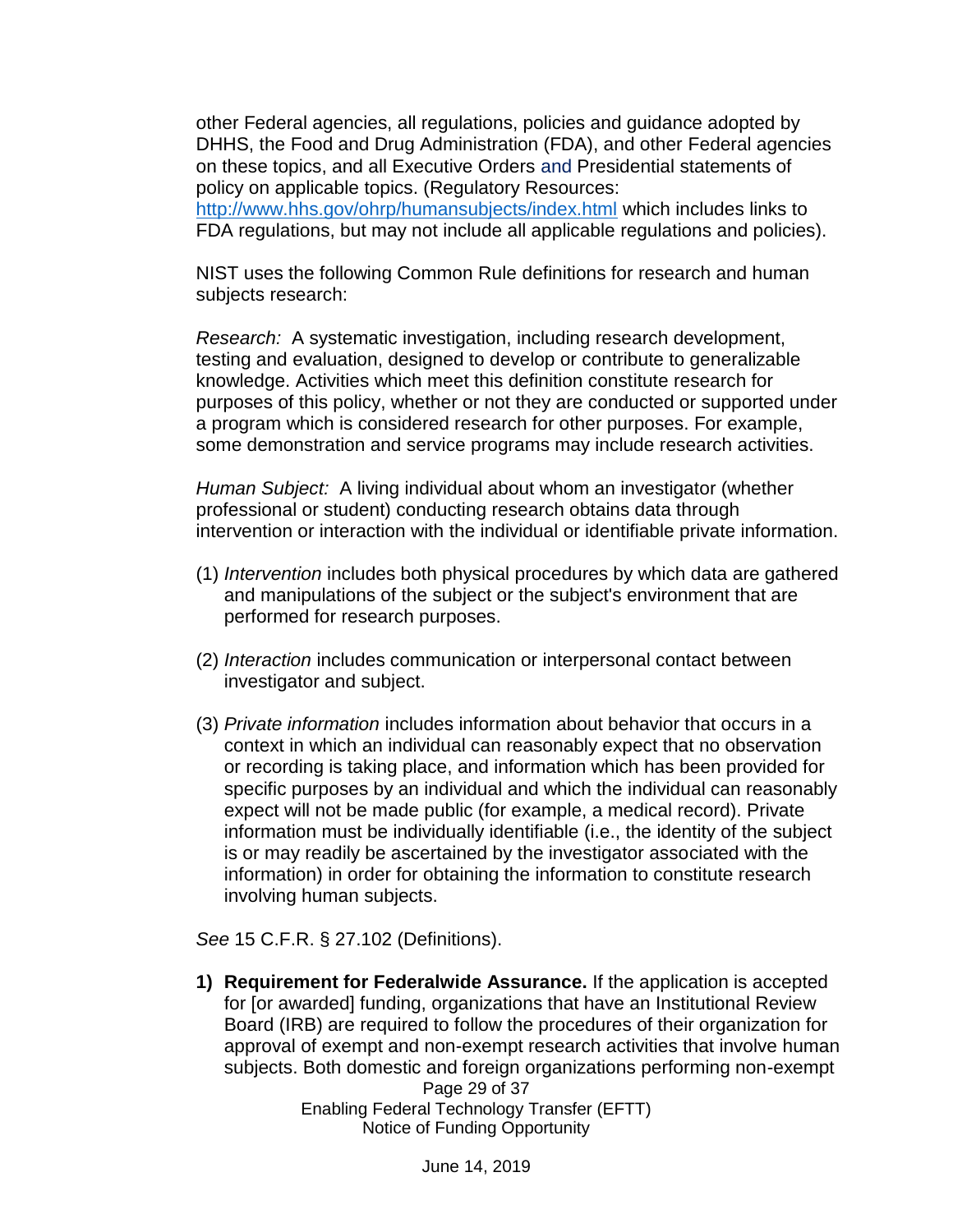research activities involving human subjects will be required to have protocols approved by a cognizant, active IRB currently registered with the Office for Human Research Protections (OHRP) within the DHHS that is linked to the engaged organizations. All engaged organizations must possess a currently valid Federalwide Assurance (FWA) on file from OHRP. Information regarding how to apply for an FWA and register an IRB with OHRP can be found at

[http://www.hhs.gov/ohrp/assurances/index.html.](http://www.hhs.gov/ohrp/assurances/index.html) NIST relies only on OHRP-issued FWAs and IRB Registrations for both domestic and foreign organizations for NIST supported research involving human subjects. NIST will not issue its own FWAs or IRB Registrations for domestic or foreign organizations.

- **2) Administrative Review.** The NIST Human Subjects Protection Office (HSPO) reserves the right to conduct an administrative review<sup>18</sup> of all applications that potentially include research involving human subjects and were approved by an authorized non-NIST institutional entity (an IRB or entity analogous to the NIST HSPO) under 15 C.F.R. § 27.112 (Review by Institution). If the NIST HSPO determines that an application includes research activities that potentially involve human subjects, the applicant will be required to provide additional information to NIST for review and approval. The documents required for funded proposals are listed in each section below. Most documents will need to be produced during the proposal review process; however, the Grants Officer may allow final versions of certain required documents to be produced at an appropriate designated time post-award. Research involving human subjects may not start until the NIST Grants Officer issues an award explicitly authorizing such research. In addition, all amendments, modifications, or changes to approved research and requests for continuing review and closure will be reviewed by the NIST HSPO.
- **3) Required documents for proposal review.** All applications involving human subject research must clearly indicate, by separable task, all research activities believed to be exempt or non-exempt research involving human subjects, the expected institution(s) where the research

 $\overline{a}$ <sup>18</sup> Conducting an "administrative review" means that the NIST HSPO will review and verify the performing institution's determination for research not involving human subjects or exempt human subjects research. In addition, for non-exempt human subjects research, the NIST HSPO will review and confirm that the research and performing institution(s) are in compliance with 15 C.F.R. Part 27, which means HSPO will 1) confirm the engaged institution(s) possess, or are covered under a Federalwide Assurance, 2) review the research study documentation submitted to the IRB and verify the IRB's determination of level of risk and approval of the study for compliance with 15 C.F.R. Part 27, 3) review and verify IRB-approved substantive changes to an approved research study before the changes are implemented, and 4) review and verify that the IRB conducts an appropriate continuing review at least annually.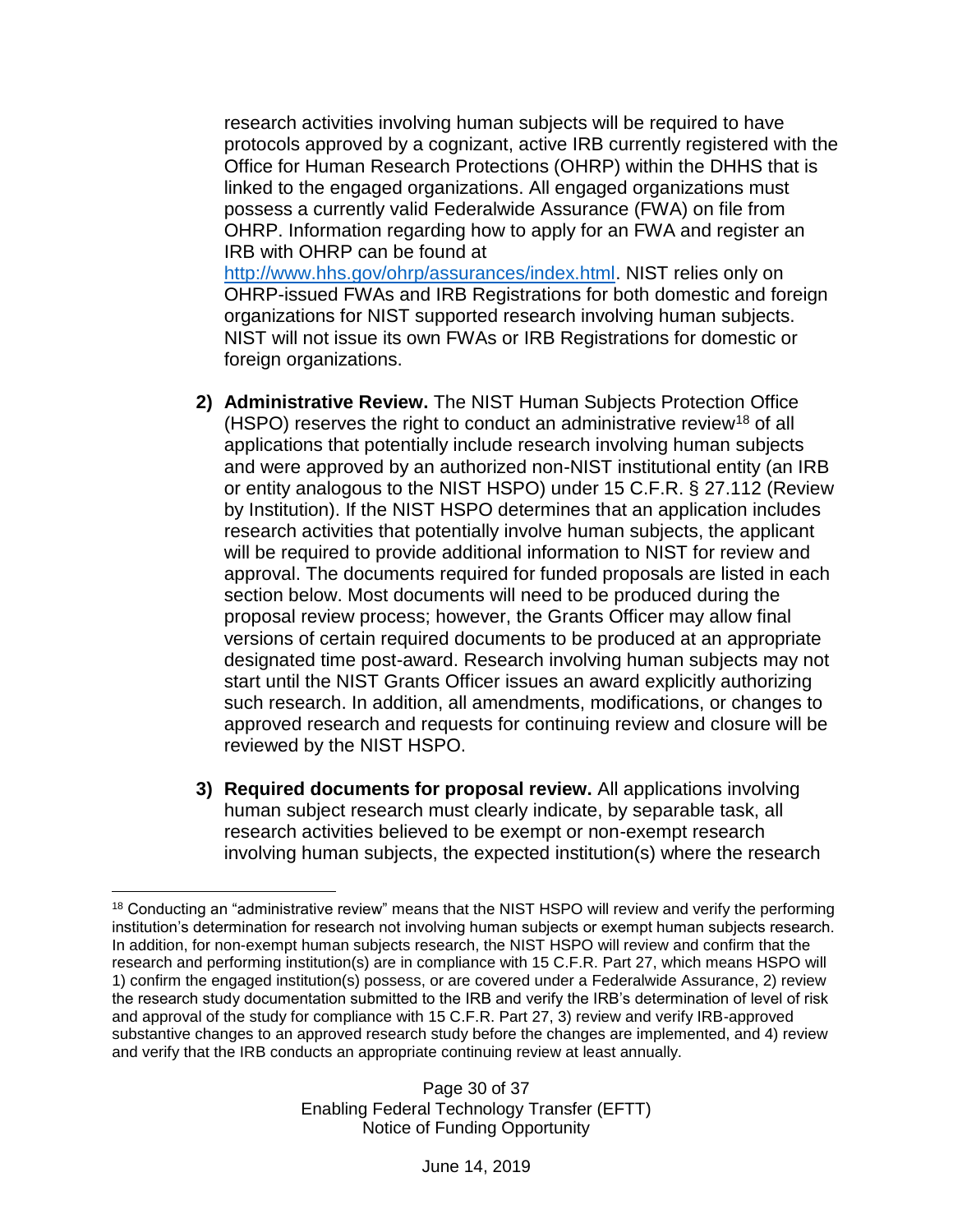activities involving human subjects may be conducted, and the institution(s) expected to be engaged in the research activities.

- **a. Not research determination.** If an activity/task involves human subjects as defined in the Common Rule, but the applicant participant(s) indicates to NIST that the activity/task is not research as defined in the Common Rule, the following information may be requested for that activity/task:
	- (1) Justification, including the rationale for the determination and such additional documentation as may be deemed necessary by NIST to review and/or support a determination that the activity/task in the application is not research as defined in the Common Rule.
	- (2) If the applicant participant(s) used a cognizant IRB that provided a determination that the activity/task is not research, a copy of that determination documentation must be provided to NIST. The applicant participant(s) is not required to establish a relationship with a cognizant IRB if they do not have one.

NIST will review the information submitted and may coordinate further with the applicant before determining whether the activity/task will be defined as research under the Common Rule in the applicable NIST financial assistance program or project.

- **b. Research not involving human subjects**. If an activity/task is determined to be research and involves human subjects, but is determined to be *not human subjects research* (or *research not involving human subjects*) under the Common Rule, the following information may be requested for that activity/task:
	- (1) Justification, including the rationale for the determination and such additional documentation as may be deemed necessary by NIST to review and/or support a determination that the activity/task in the application is not research as defined in the Common Rule.
	- (2) If the applicant participant(s) used a cognizant IRB that provided a determination that the activity/task is research not involving human subjects, a copy of that determination documentation must be provided to NIST. The applicant participant(s) is not required to establish a relationship with a cognizant IRB if they do not have one.
- Page 31 of 37 Enabling Federal Technology Transfer (EFTT) Notice of Funding Opportunity **c. Exempt research determination with no IRB.** If the application appears to NIST to include exempt research activities, and the performer of the activity or the supplier and/or the receiver of the biological materials or data from human subjects **does not** have a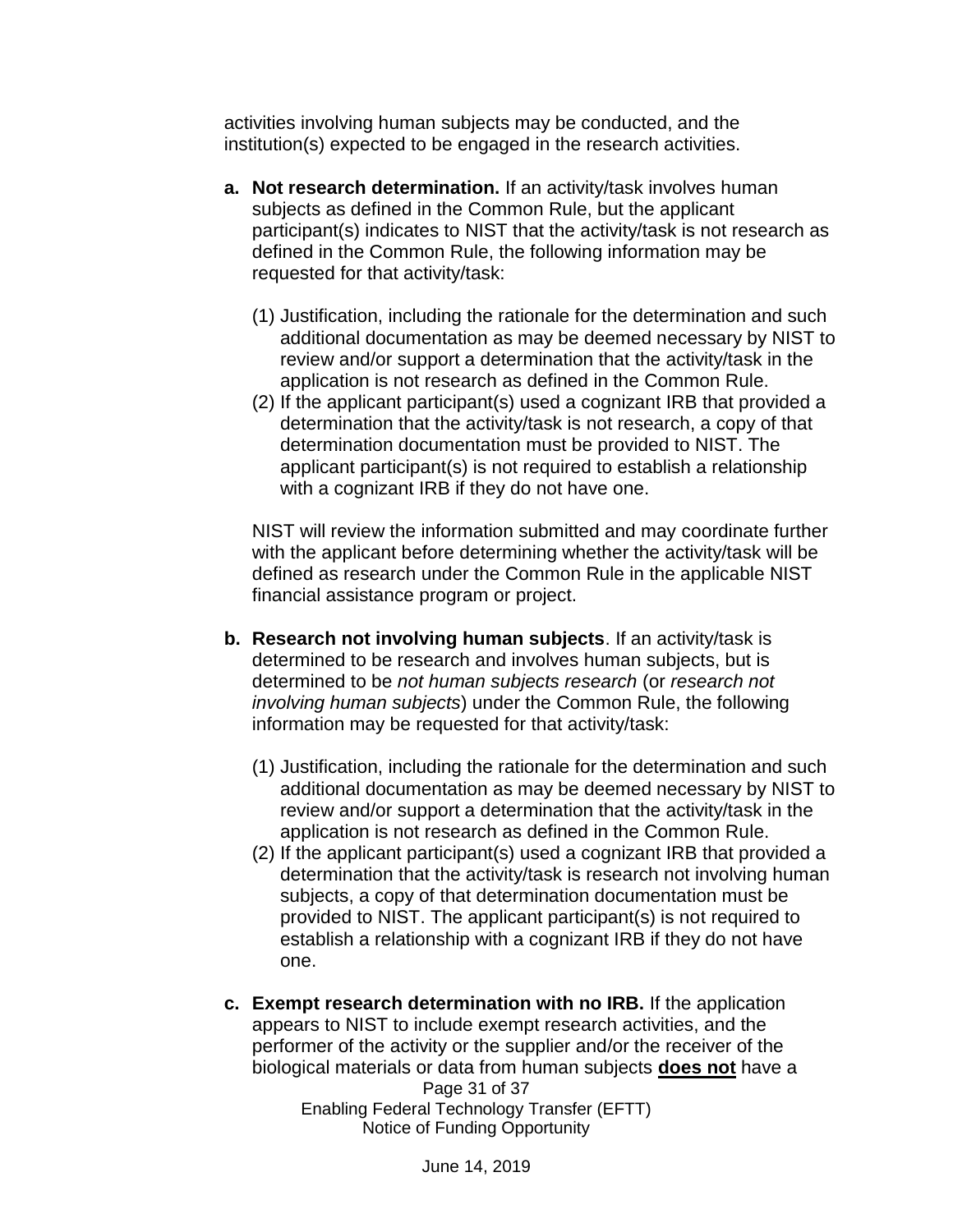cognizant IRB to provide an exemption determination, the following information may be requested during the review process so that NIST can evaluate whether an exemption under the Common Rule applies (*see* 15 C.F.R. § 27.101(b), (c) and (d)):

- (1) The name(s) of the institution(s) where the exempt research will be conducted.
- (2) The name(s) of the institution(s) providing the biological materials or data from human subjects.
- (3) A copy of the protocol for the research to be conducted; and/or the biological materials or data from human subjects to be collected/provided, not pre-existing samples (i.e.*,* will proposed research collect only information without personal identifiable information, will biological materials or data be de-identified and when and by whom was the de-identification performed, how were the materials or data originally collected).
- (4) For pre-existing biological materials or data from human subjects, provide copies of the consent forms used for collection and a description of how the materials or data were originally collected and stripped of personal identifiers. If copies of consent forms are not available, explain.
- (5) Any additional clarifying documentation that NIST may deem necessary in order to make a determination whether the activity/task or use of biological materials or data from human subjects is exempt under the Common Rule.
- **d. Research review with an IRB.** If the application appears to NIST to include research activities (exempt or non-exempt) involving human subjects, and the proposed performer of the activity has a cognizant IRB registered with OHRP, and linked to their Federalwide Assurance, the following information may be requested during the review process:
	- (1) The name(s) of the institution(s) where the research will be conducted.
	- (2) The name(s) and institution(s) of the cognizant IRB(s), and the IRB registration number(s).
	- (3) The FWA number of the applicant linked to the cognizant IRB(s);
	- (4) The FWAs associated with all organizations engaged in the planned research activity/task, linked to the cognizant IRB.
	- (5) If the IRB review(s) is pending, the estimated start date for research involving human subjects.
	- (6) The IRB approval date (if currently approved for exempt or nonexempt research).

Page 32 of 37 Enabling Federal Technology Transfer (EFTT) Notice of Funding Opportunity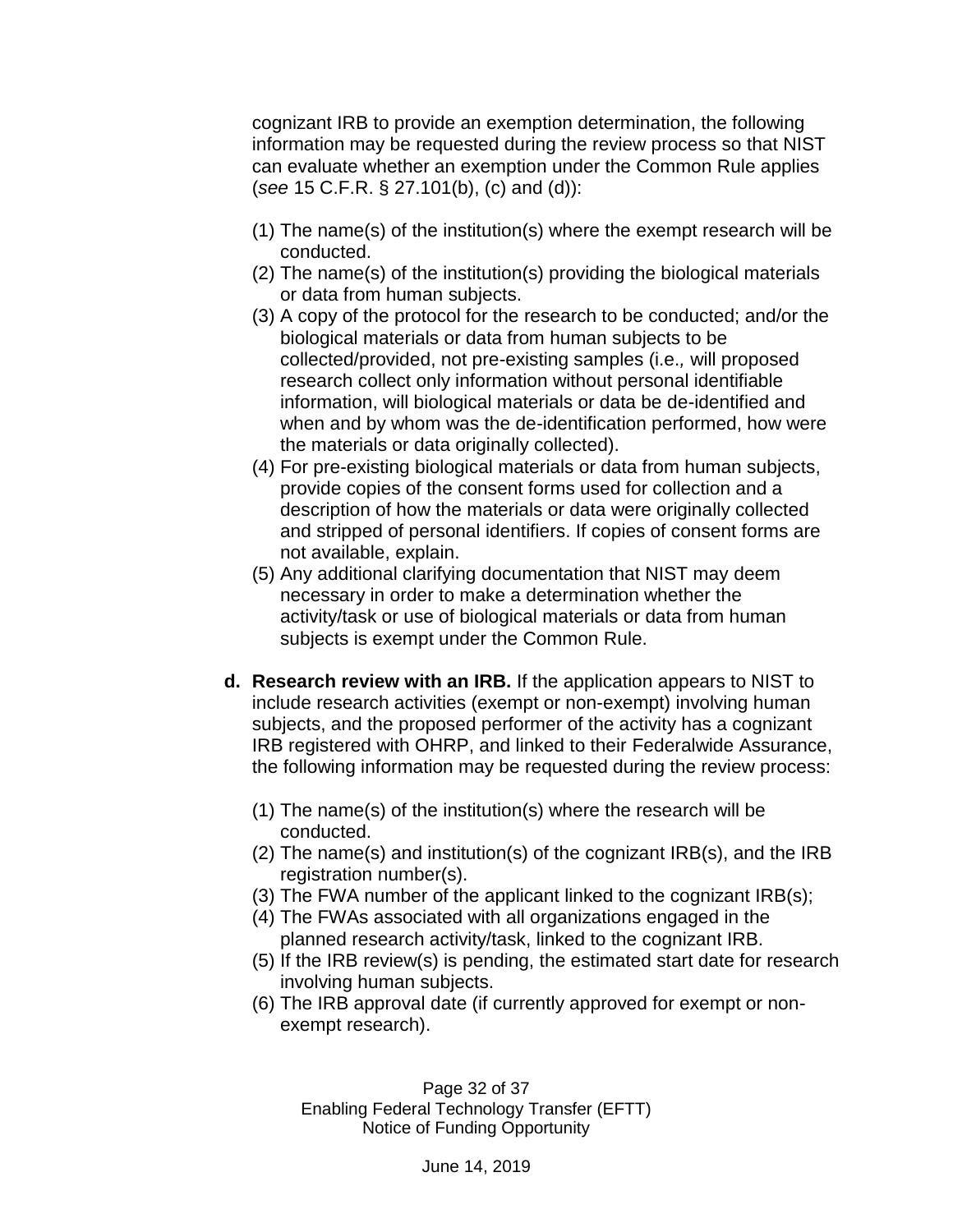(7) If any of the engaged organizations has applied for or will apply for an FWA or IRB registration, those details should be clearly provided for each engaged organization.

If the application includes research activities involving human subjects to be performed in the first year of an award, additional documentation may be requested by NIST during pre-award review for those performers, and may include the following for those research activities:

- (1) A signed (by the study principal investigator) copy of each applicable final IRB-approved protocol.
- (2) A signed and dated approval letter from the cognizant IRB(s) that includes the name of the institution housing each applicable IRB, provides the start and end dates for the approval of the research activities, and any IRB-required interim reporting or continuing review requirements.
- (3) A copy of any IRB-required application information, such as documentation of approval of special clearances (i.e., biohazard, HIPAA, etc.) conflict-of-interest letters, or special training requirements.
- (4) A brief description of what portions of the IRB submitted protocol are specifically included in the application submitted to NIST, if the protocol includes tasks not included in the application, or if the protocol is supported by multiple funding sources. For protocols with multiple funding sources, NIST will not approve the study without a non-duplication-of-funding letter indicating that no other Federal funds will be used to support the tasks proposed under the proposed research or ongoing project.
- (5) If a new protocol will only be submitted to an IRB if an award from NIST is issued, a draft of the proposed protocol.
- (6) Any additional clarifying documentation that NIST may request during the review process to perform the NIST administrative review of research involving human subjects. (*See* 15 C.F.R. § 27.112 (Review by Institution)).

This clause reflects the existing NIST policy and requirements for Research Involving Human Subjects. Should the policy be revised prior to award, a clause reflecting the policy current at time of award may be incorporated into the award.

If the policy is revised after award, a clause reflecting the updated policy may be incorporated into the award.

Page 33 of 37 Enabling Federal Technology Transfer (EFTT) Notice of Funding Opportunity For more information regarding research projects involving human subjects, contact Anne Andrews, Director, NIST Human Subjects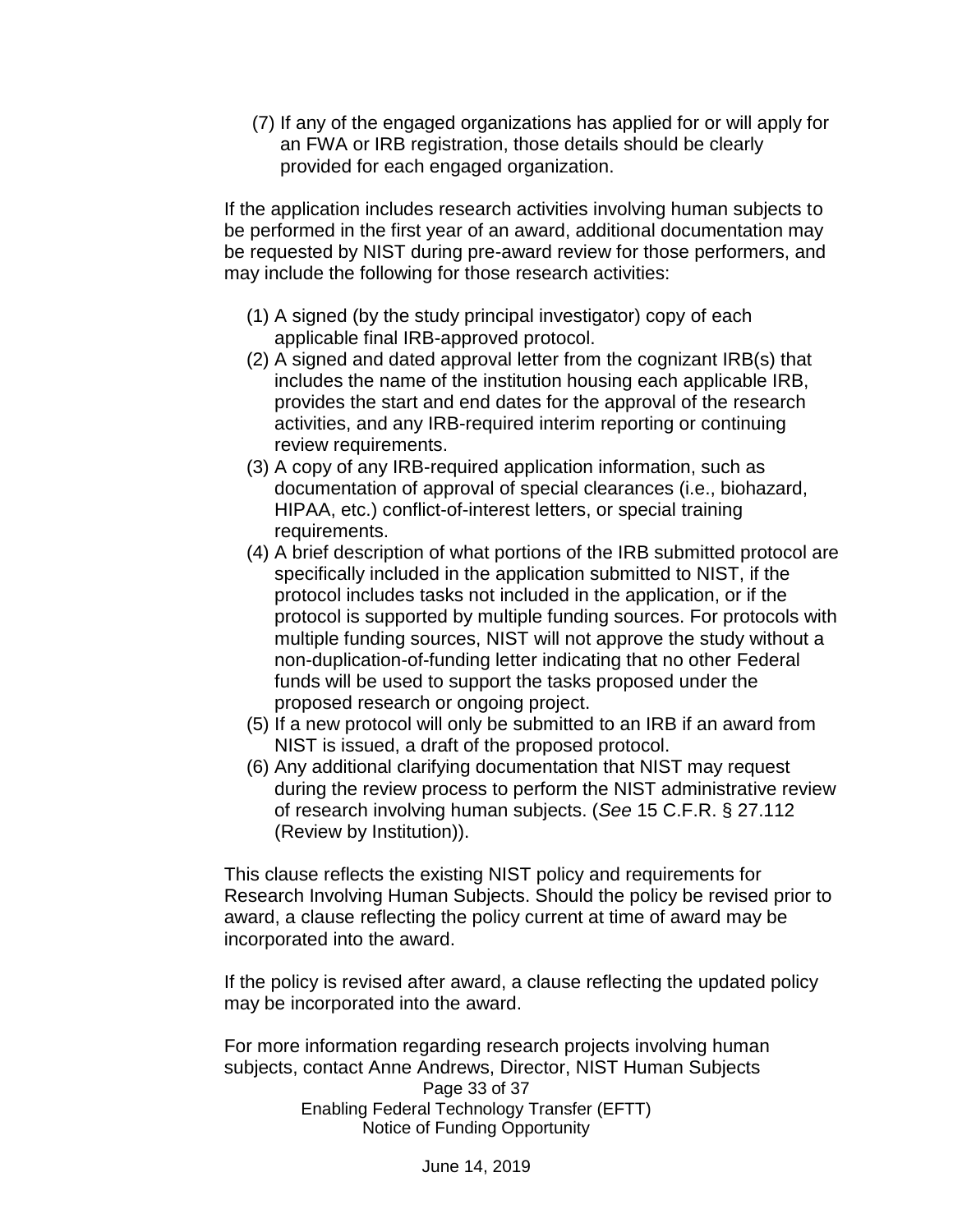Protection Office (e-mail: [anne.andrews@nist.gov;](mailto:anne.andrews@nist.gov) phone: (301) 975- 5445.

### **3. Reporting**

- **a. Reporting Requirements.** The following reporting requirements described in Sections A.01, Reporting Requirements, of the Department of Commerce Financial Assistance Standard Terms and Conditions dated April 30, 2019 apply to awards in this program:
	- **(1) Financial Reports**. Each award recipient will be required to submit an SF-425, Federal Financial Report on a semi-annual basis for the periods ending March 31 and September 30 of each year. Reports will be due within 30 days after the end of the reporting period to the NIST Federal Program Officer, Grants Officer and Grants Specialist named in the award documents. A final financial report is due within 90 days after the end of the project period.
	- **(2) Research Performance Progress Report (RPPR).** Each award recipient will be required to submit a RPPR to the Federal Program Officer, NIST Grants Officer and Grants Specialist named in the award documents on a semi-annual basis for the periods ending March 31 and September 30 of each year. Reports will be due within 30 days after the end of the reporting period. The RPPR shall conform to the requirements in 2 C.F.R. § 200.328 [\(http://go.usa.gov/xkVgP\)](http://go.usa.gov/xkVgP) and Department of Commerce Financial Assistance Standard Terms and Conditions, Section A.01.

A final RPPR shall be submitted within 90 days after the expiration date of the award, and publication citation information as well as links to publicly available data shall be submitted as soon as they become available.

If a recipient's Data Management Plan (DMP) has changed since their last submission of a technical progress report, the recipient must include their revised DMP in the next technical progress report following the revision to the DMP. The revised DMP must include all the requirements described in Section IV.2.a.(10). of this NOFO.

**(3) Patent and Property Reports.** From time to time, and in accordance with the Uniform Administrative Requirements (*see* Section VI.2. of this NOFO) and other terms and conditions governing the award, the recipient may need to submit property and patent reports.

> Page 34 of 37 Enabling Federal Technology Transfer (EFTT) Notice of Funding Opportunity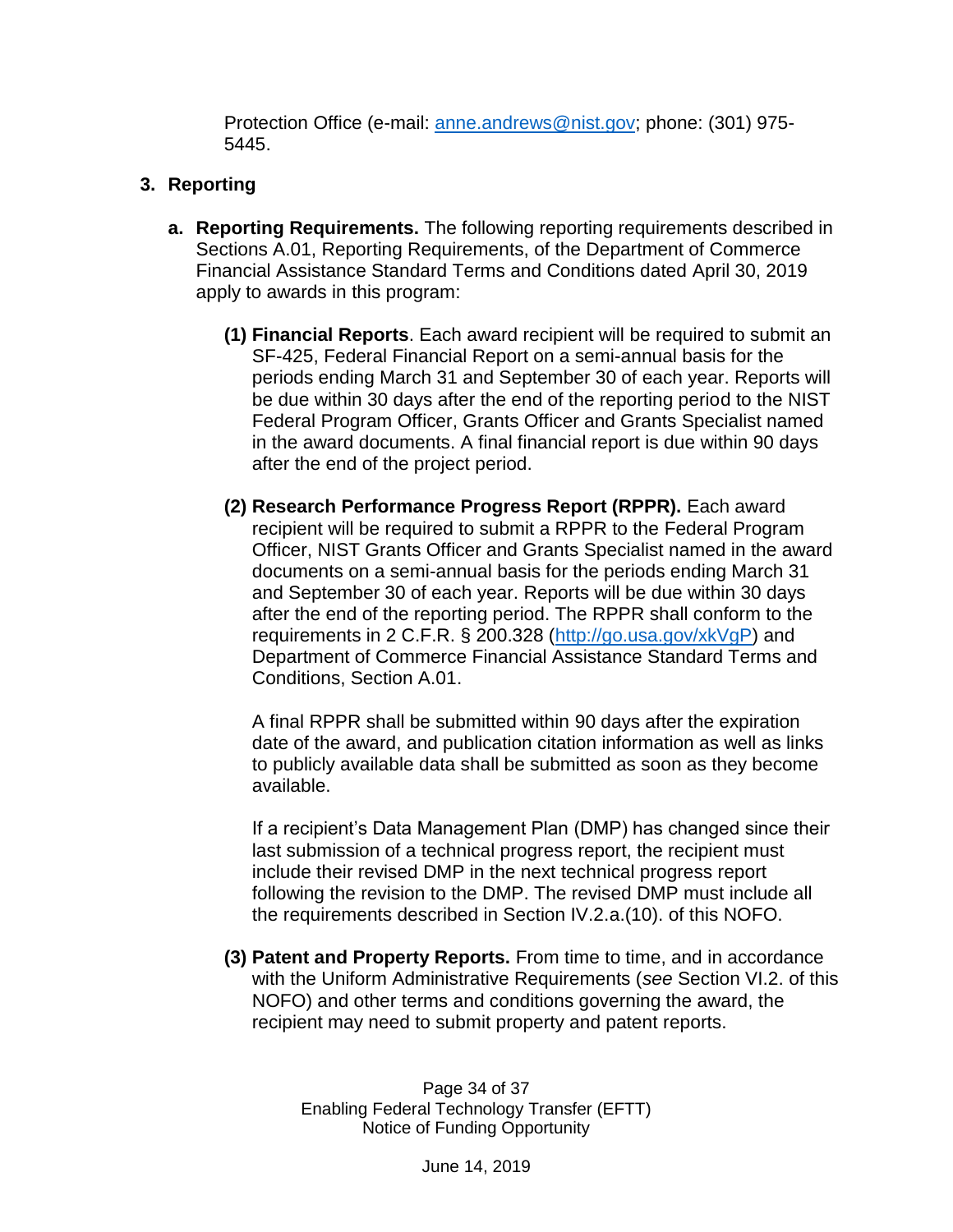- **(4) Recipient Integrity and Performance Matters.** In accordance with section 872 of Public Law 110-417 (as amended; see 41 U.S.C. 2313), if the total value of a recipient's currently active grants, cooperative agreements, and procurement contracts from all Federal awarding agencies exceeds \$10,000,000 for any period of time during the period of performance of an award made under this NOFO, then the recipient shall be subject to the requirements specified in Appendix XII to 2 C.F.R. Part 200, [http://go.usa.gov/cTBwC,](http://go.usa.gov/cTBwC) for maintaining the currency of information reported to SAM that is made available in FAPIIS about certain civil, criminal, or administrative proceedings involving the recipient.
- **b. Audit Requirements.** The Department of Commerce Financial Assistance Standard Terms and Conditions, Section D.01, and 2 C.F.R. Part 200 Subpart F, adopted by the Department of Commerce through 2 C.F.R. § 1327.101, require any non-Federal entity (i.e., including non-profit institutions of higher education and non-profit organizations) that expends Federal awards of \$750,000 or more in the recipient's fiscal year to conduct a single or program specific audit in accordance with the requirements set out in the Subpart. Additionally, unless otherwise specified in the terms and conditions of the award, entities that are not subject to Subpart F of 2 C.F.R. Part 200 (e.g., for-profit commercial entities) that expend \$750,000 or more in DOC funds during their fiscal year must submit to the Grants Officer either: (i) a financial related audit of each DOC award or subaward in accordance with Generally Accepted Government Auditing Standards; or (ii) a project specific audit for each award or subaward in accordance with the requirements contained in 2 C.F.R. § 200.507. Applicants are reminded that NIST, the Department of Commerce Office of Inspector General, or another authorized Federal agency may conduct an audit of an award at any time.
- **c. Federal Funding Accountability and Transparency Act of 2006.** In accordance with 2 C.F.R. Part 170, all recipients of a Federal award made on or after October 1, 2010, are required to comply with reporting requirements under the Federal Funding Accountability and Transparency Act of 2006 (Public Law No. 109-282). In general, all recipients are responsible for reporting sub-awards of \$25,000 or more. In addition, recipients that meet certain criteria are responsible for reporting executive compensation. Applicants must ensure they have the necessary processes and systems in place to comply with the reporting requirements should they receive funding. Also see the Federal Register notice published September 14, 2010, at 75 FR 55663 available here [http://go.usa.gov/hKnQ.](http://go.usa.gov/hKnQ)

# <span id="page-34-0"></span>**VII.Federal Awarding Agency Contacts**

Page 35 of 37 Enabling Federal Technology Transfer (EFTT) Notice of Funding Opportunity

June 14, 2019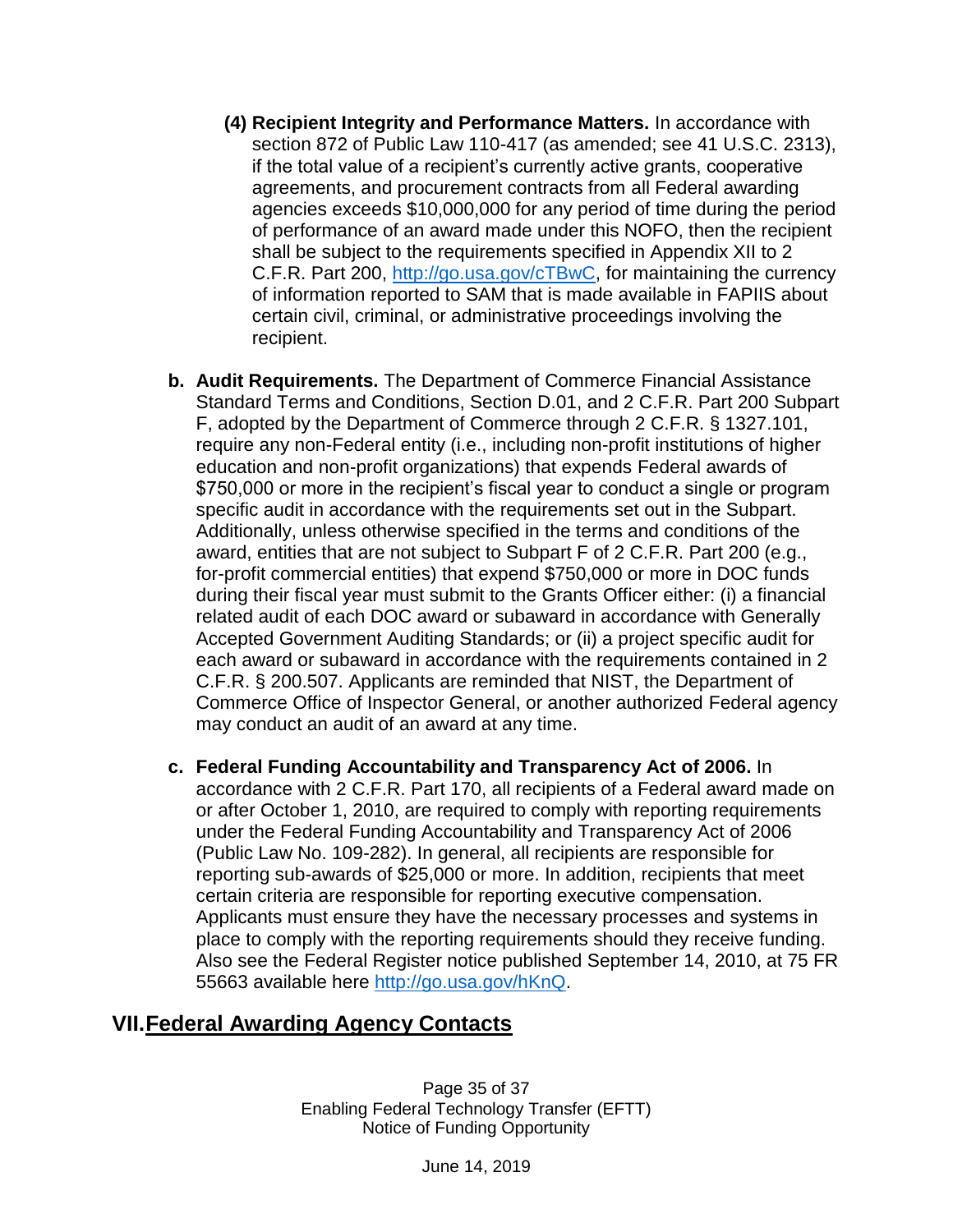Questions should be directed to the following:

| <b>Subject Area</b>                                        | <b>Point of Contact</b>                                                                                                                |
|------------------------------------------------------------|----------------------------------------------------------------------------------------------------------------------------------------|
| <b>Programmatic and Technical Questions</b>                | <b>Courtney Silverthorn</b><br>Phone: 301-975-4189<br>E-mail: Courtney.silverthorn@nist.gov with<br>'2019-NIST-TPO-02' in subject line |
| <b>Technical Assistance with Grants.gov</b><br>Submissions | grants.gov<br>Phone: 800-518-4726<br>E-mail: support@grants.gov                                                                        |
| <b>Grant Rules and Regulations</b>                         | Dean Iwasaki<br>Phone: 301-975-8449<br>Fax: 301-975-6368<br>E-mail: dean.iwasaki@nist.gov                                              |

# <span id="page-35-0"></span>**VIII. Other Information**

### **1. Personal and Business Information**

The applicant acknowledges and understands that information and data contained in applications for financial assistance, as well as information and data contained in financial, performance and other reports submitted by applicants, may be used by the Department of Commerce in conducting reviews and evaluations of its financial assistance programs. For this purpose, applicant information and data may be accessed, reviewed and evaluated by Department of Commerce employees, other Federal employees, and also by Federal agents and contractors, and/or by non-Federal personnel, all of whom enter into appropriate conflict of interest and confidentiality agreements covering the use of such information. As may be provided in the terms and conditions of a specific financial assistance award, applicants are expected to support program reviews and evaluations by submitting required financial and performance information and data in an accurate and timely manner, and by cooperating with Department of Commerce and external program evaluators. In accordance with 2 C.F.R. § 200.303(e), applicants are reminded that they must take reasonable measures to safeguard protected personally identifiable information and other confidential or sensitive personal or business information created or obtained in connection with a Department of Commerce financial assistance award.

In addition, Department of Commerce regulations implementing the Freedom of Information Act (FOIA), 5 U.S.C. Sec. 552, are found at 15 C.F.R. Part 4, Public Information. These regulations set forth rules for the Department regarding making requested materials, information, and records publicly available under the

> Page 36 of 37 Enabling Federal Technology Transfer (EFTT) Notice of Funding Opportunity